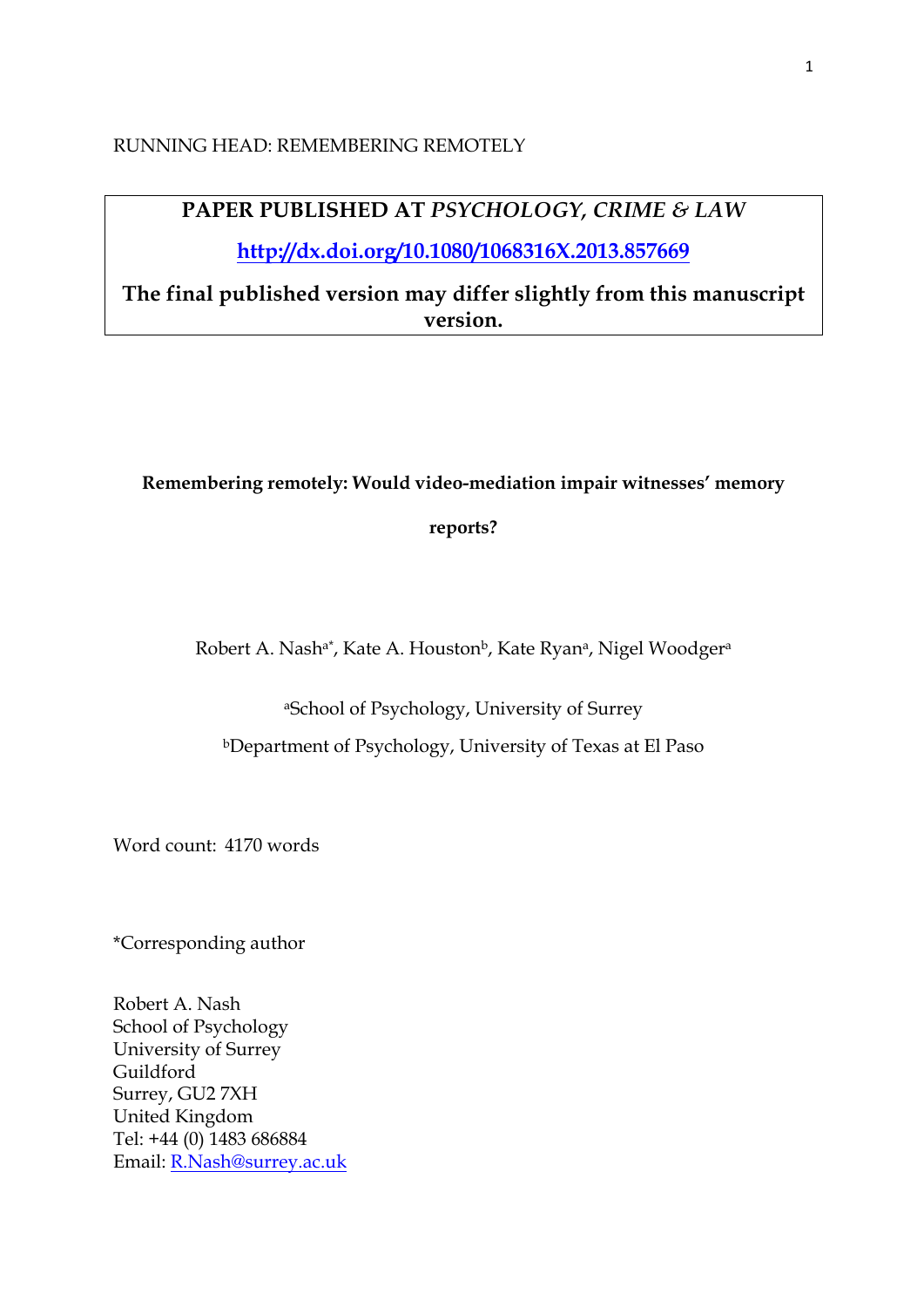Witnesses often experience lengthy delays prior to being interviewed, during which their memories inevitably decay. Video-communication technology—favoured by intergovernmental organizations for playing larger roles in judicial processes might circumvent some of the resourcing problems that can exacerbate such delays. However, whereas video-mediation might facilitate expeditious interviewing, it might also harm rapport-building, make witnesses uncomfortable, and thereby undermine the quality and detail of their reports. Participants viewed a crime film and were interviewed either 1 day later via video-link, 1 day later face-to-face, or 1-2 weeks later face-to-face. Video-mediation neither influenced the detail or accuracy of participants' reports, nor their ratings of the quality of the interviews. However, participants who underwent video-mediated interviews after a short delay gave more accurate, detailed reports than participants who waited longer to be interviewed face-to-face. This study provides initial empirical evidence that videomediated communication could facilitate the expeditious conduct of high-quality investigative interviews.

# Key words: Eyewitness Memory; Videoconferencing; Virtual Justice; Rapportbuilding; Interviewing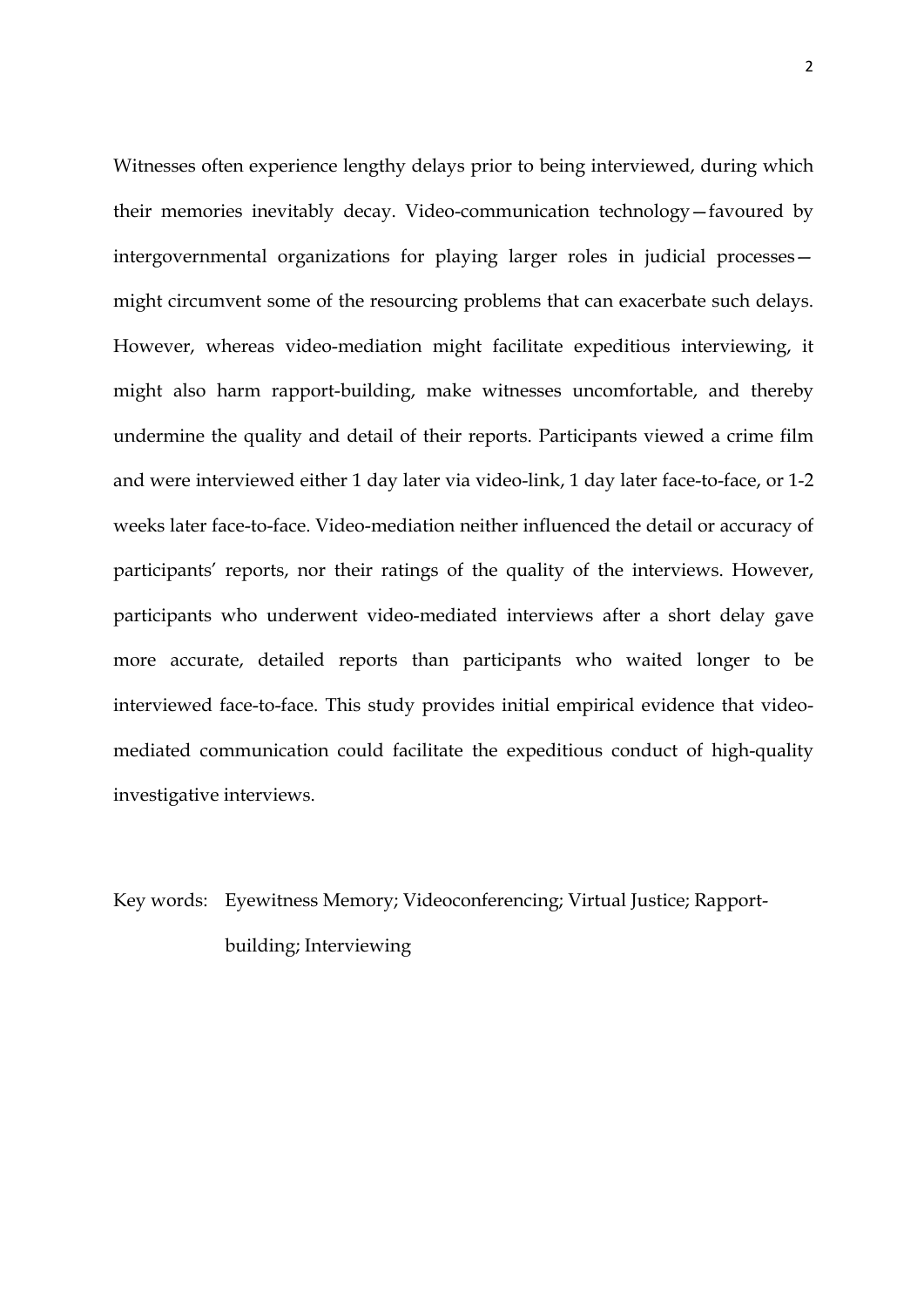# **Remembering remotely: Would video-mediation impair witnesses' memory reports?**

Eyewitnesses are hugely important to the criminal justice system, often providing the most crucial evidence leading to prosecutions (Devlin, 1976; Kebbell & Milne, 1998). But eyewitnesses can only be key to securing justice if they remember what they witnessed. Although forgetting is an inevitable and important counterpart to remembering, when witnesses forget critical details of a crime or their memories become distorted, injustices are more likely (Wise, Dauphinais, & Safer, 2007). It is therefore important to ensure that witnesses can be interviewed adequately as soon as possible after a crime occurs. In this paper we test the potential utility of modern video-communication technology for facilitating expeditious yet effective investigative interviews with witnesses.

Decades of psychological research have played a substantial role in improving investigative interviewing (Fisher, 2010; Lassiter & Meissner, 2010). The Cognitive Interview technique is one approach borne from social and cognitive psychological principles, and has proven overwhelmingly effective for improving the detail and accuracy of witnesses' memory reports in laboratory studies and in real forensic contexts (Fisher & Geiselman, 1992; Memon, Meissner, & Fraser, 2010). However, despite being equipped with effective interviewing techniques, one serious problem for investigators is that several days or even weeks often pass before witnesses can be interviewed (Fisher, 2010; Gabbert, Hope, & Fisher, 2009). There are many reasons for these delays. Some are beyond the control of the legal system, such as when a witness only learns many days afterwards that a crime was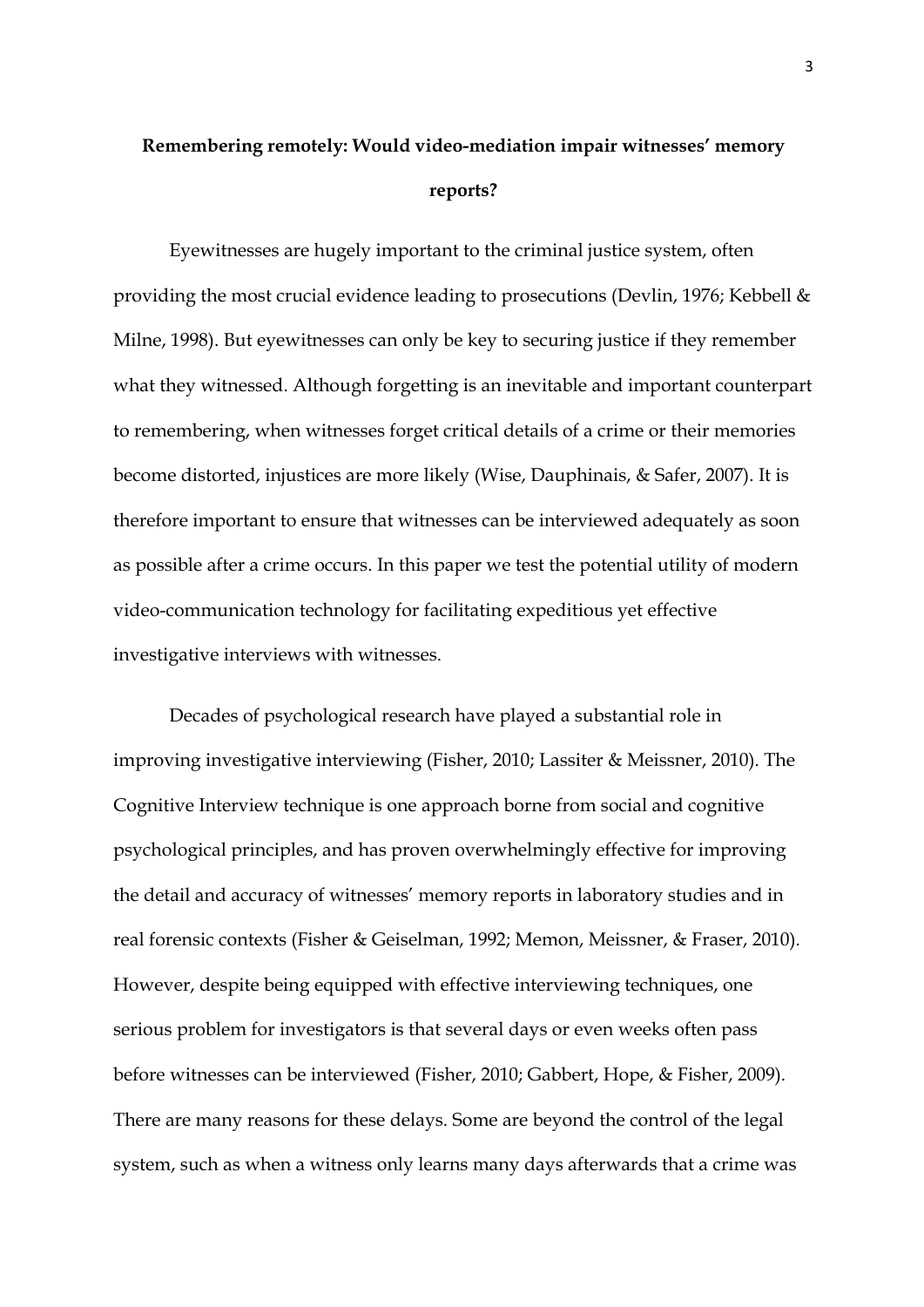committed, but other delays are driven primarily by constraints on investigators' time and resources; for instance, there are often numerous witnesses to a single crime (Skagerberg & Wright, 2008), all of whom need to be interviewed professionally yet might not live locally.

As delays unfold, witnesses' memories will almost certainly fade, and may also be susceptible to distortions. Research since the seminal work of Ebbinghaus (1885) has documented the decline in memory completeness over time, demonstrating that forgetting occurs most rapidly in the period immediately following an event (e.g., Ebbesen & Rienick, 1998; Rubin & Wenzel, 1996). Of further concern is that whereas correct recall decreases as the retention interval increases, incorrect recall does not always decrease in a comparable manner, and in some cases even increases (Larsson, Granhag, & Spjut, 2003; Tuckey & Brewer, 2003). The net effect of these patterns is that longer retention intervals often lead to memory reports that are less accurate overall (Ebbesen & Rienick, 1998; Odinot & Wolters, 2006). Moreover, long delays also provide greater opportunity for memory to become contaminated by external sources such as co-witnesses (French, Garry, & Mori, 2011; Gabbert, Memon, & Allan, 2003; Hope, Ost, Gabbert, Healey, & Lenton, 2008). In sum, avoiding delays should improve both the amount and the credibility of the memory evidence gathered.

Recognizing the problems associated with lengthy delays, researchers have looked for ways to mitigate the effects that the passage of time has upon witnesses' memories. Notably, Gabbert et al. (2009) recently developed a Self-Administered Interview tool for witnesses to complete independently—soon after the crime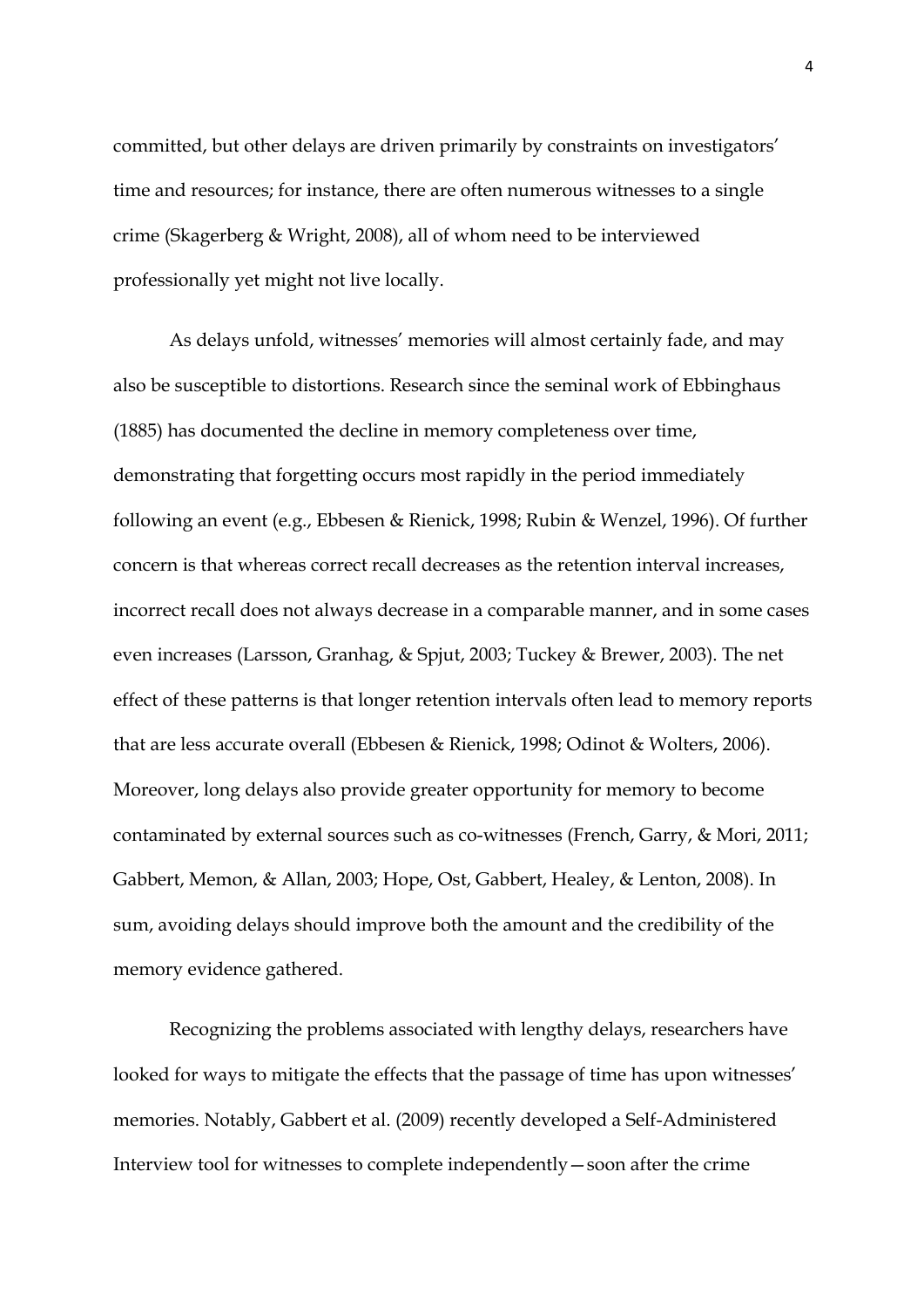occurs—as a means for stabilizing their memories in preparation for a formal interview at a later date. These authors have shown that an early opportunity for eyewitnesses to rehearse and document their memories substantially improves performance in a later interview, and more recent studies provide further support for this finding (Hope, Gabbert, & Fisher, 2011; Roos af Hjelmsäter, Strömwall, & Granhag, 2012). Yet although the Self-Administered Interview undoubtedly offers great potential for investigative practice, different solutions to the delay problem could provide different benefits to investigators depending on the specific case characteristics. In some circumstances, stabilizing witnesses' memories in this way might be less preferable than actually conducting the formal interview sooner.

#### **Videoconferencing with witnesses**

In cases where resourcing issues underlie delays in interviewing, one novel and resourceful way of achieving shorter delays in some circumstances would be to interview witnesses remotely, rather than face-to-face. The justice system in general is already quite literate with video-mediated communication (VMC). Videotestimony by witnesses, victims and suspects is increasingly frequent in courtrooms in several countries (Johnson & Wiggins, 2006); in Australia for example, witnesses who live in remote rural areas are sometimes enabled to communicate with the court via video-link, thereby replacing the need to travel extremely long distances (Wallace, 2008). In various parts of the world, legal procedures including bail hearings and immigration appeals are also sometimes conducted in this way (Diamond, Bowman, Wong, & Patton, 2010; Haas, 2006). Indeed, major intergovernmental organizations such as the European Union have been eager to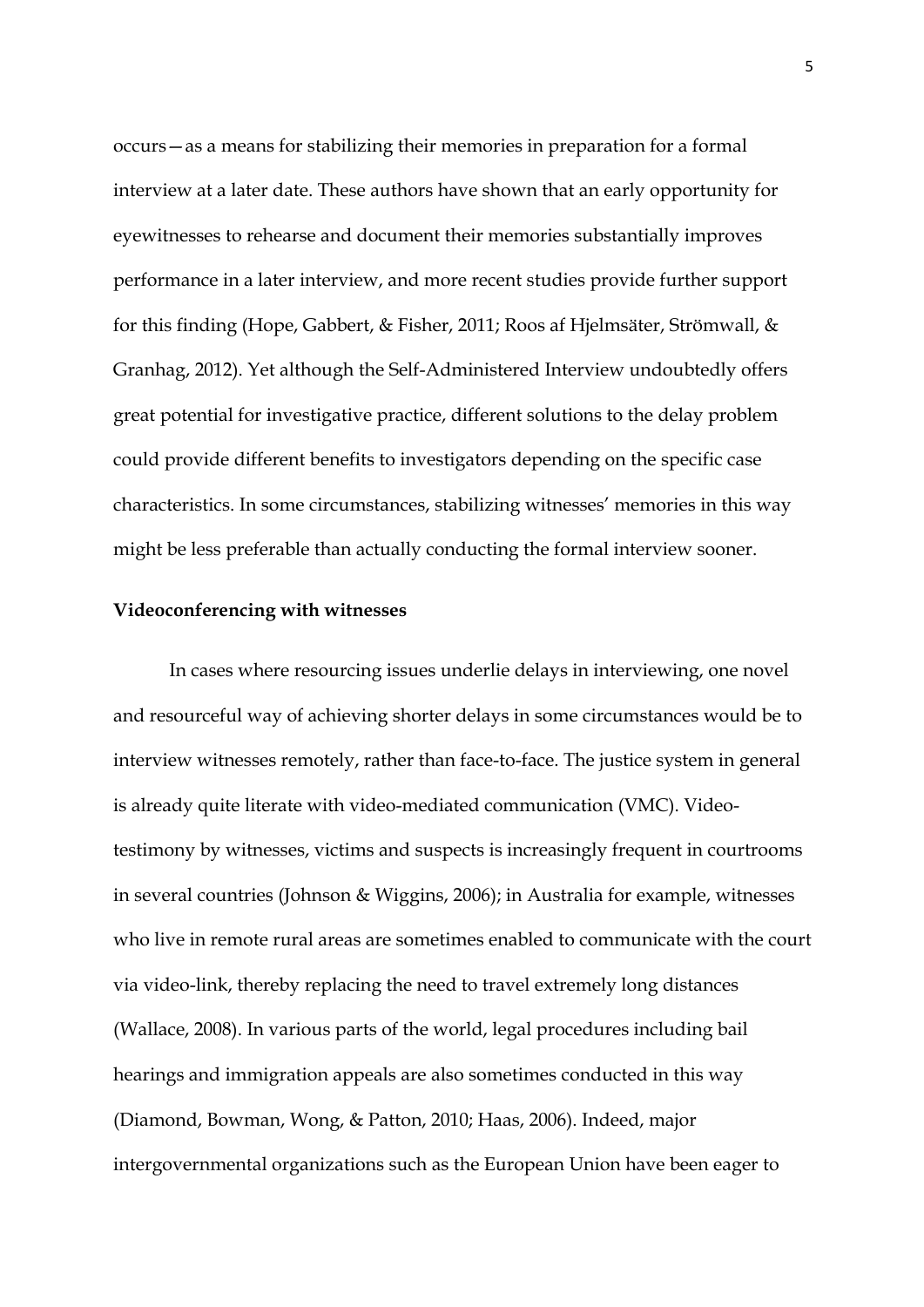promote 'virtual justice' via the more frequent use of VMC in legal proceedings (Council of the European Union, 2009). They and others argue that videoconferencing allows legal processes to occur more rapidly, although the primary motivation for many organizations' use of videoconferencing has been not the reduced delays, but the reduced costs that can be achieved in some circumstances.

Despite the justice system's growing familiarity with VMC, the notion of interviewing witnesses remotely during the investigative phases of a legal case—as opposed to the trial phases—has received scant discussion. This fact is perhaps unsurprising, because there are numerous reasons to expect that interviewing witnesses remotely would be counterproductive. For instance, we know that interviewers who take efforts to develop rapport with witnesses can elicit significantly more detailed and accurate memory reports from those witnesses (Collins, Lincoln, & Frank, 2002; Vallano & Schreiber Compo, 2011). However, social psychological research shows that face-to-face interaction is typically beneficial to rapport-building (Drolet & Morris, 2000); other research from the videoconferencing literature suggests that rapport-building is often less successful in VMC than in faceto-face interactions, with mutual liking harder to establish (Fullwood, 2007; Fullwood & Finn, 2010; Straus, Miles, & Levesque, 2001). Many legal professionals report similar concerns about the ability of defendants and attorneys to develop effective relationships remotely (Johnson & Wiggins, 2006; Poulin, 2004). Furthermore, video-mediated interactions are often perceived as uncomfortable and more difficult to understand than face-to-face interactions (Straus et al., 2001).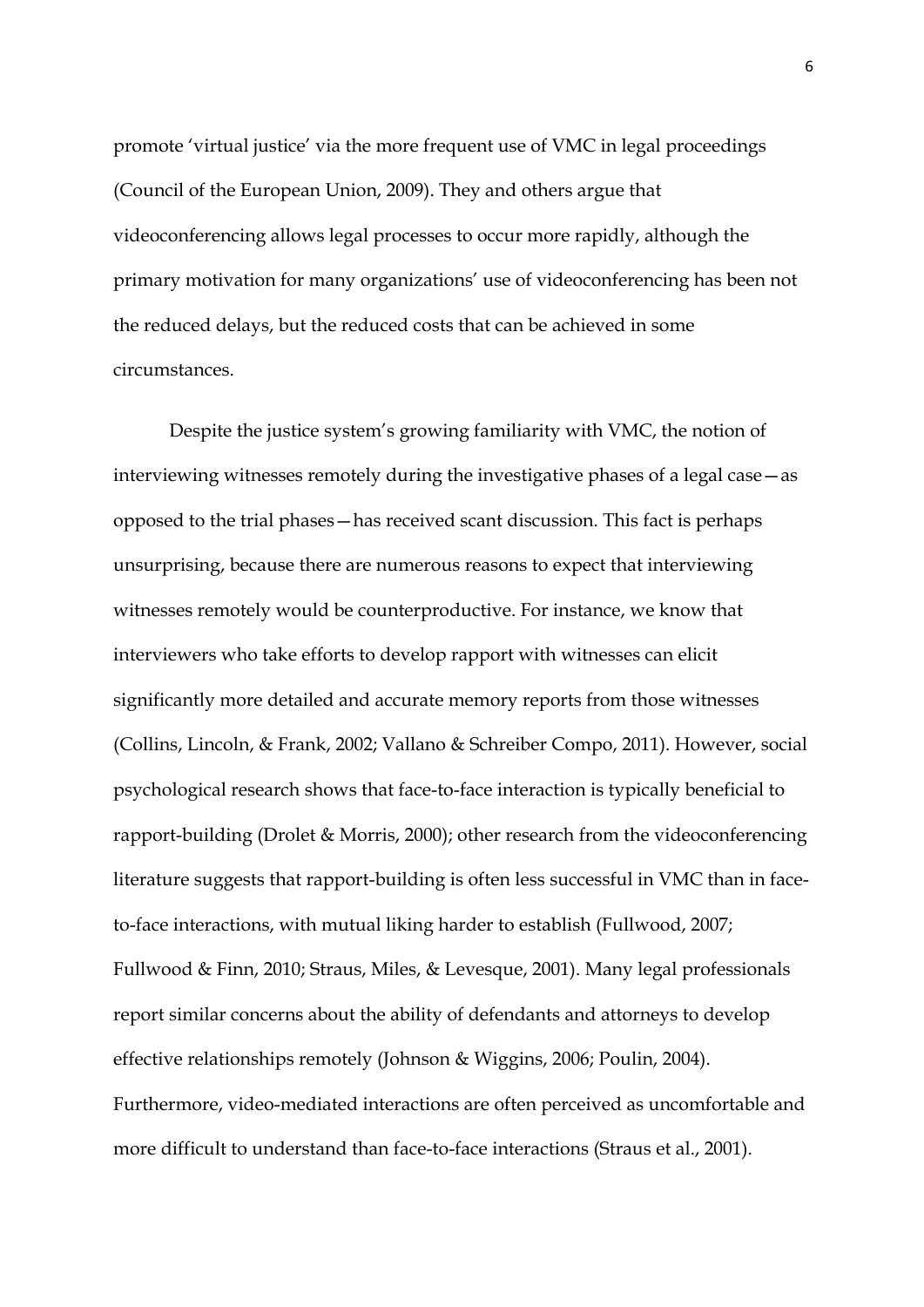Arguments such as these would lead us to expect the benefits of videomediation—in terms of its capacity to reduce certain delays—would be counteracted by the negative consequences of having an interviewer who is not co-present. If so, then we should understand whether this trade-off is worth making: whether any detriment of conducting interviews 'virtually' would outweigh the detriment caused by waiting longer to conduct a face-to-face interview. In fact, there are several reasons to instead predict no detriment—and perhaps even benefits—of videomediation. For example, in other domains VMC has been found to be as effective as face-to-face communication for purposes as varied as conducting distance learning (e.g., Storck & Sproull, 1995) and delivering cognitive-behavioral therapy (e.g., Mitchell et al., 2008). In one study, negotiating dyads who believed they were physically distant from each other achieved better agreements than did dyads who believed they were physically close (Henderson, 2011). In another study, children questioned by a remote rather than physically-present adult reported equivalent amounts of correct information, but fewer incorrect details (Doherty-Sneddon & McAuley, 2000; see also Goodman et al., 1998). The authors suggested that videomediation increased the children's confidence and made them feel less intimidated. Finally, because a fundamental principle of Cognitive Interviewing is that interviews should be witness-led with minimal interruption from the investigator (Fisher  $\&$ Geiselman, 1992), it is noteworthy that several studies have shown that VMC seems to encourage less frequent interruptions than in face-to-face interactions (O'Conaill, Whittaker, & Wilbur, 1993; Sellen, 1995).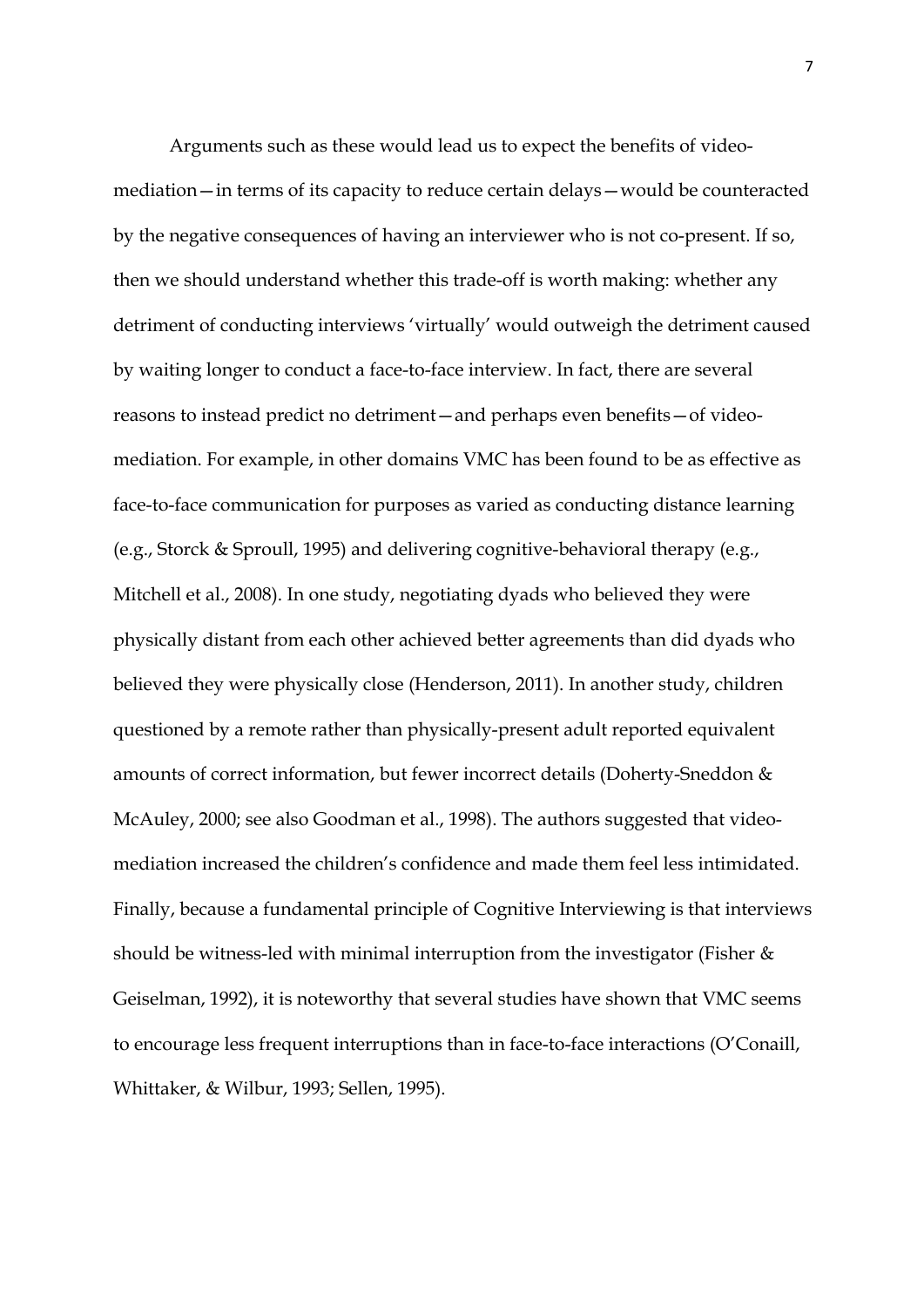It is, in sum, of timely importance to learn whether the efficacy of videomediated interviews is any less than that of face-to-face interviews. Based on findings that indicate rapport-building can be more difficult in VMC than face-toface, we predicted that it would indeed be less efficacious. If this prediction were supported, then an important applied question is whether the most detailed and accurate memory reports would be achieved by conducting a video-mediated interview sooner, or by conducting a face-to-face interview later. Although we predicted that people interviewed via VMC would exhibit poorer performance than would those interviewed face-to-face, we also expected that their performance would nonetheless be better than for people who are interviewed face-to-face after a substantive delay. The present study was designed as a first step to test these predictions. Mock witnesses watched a short crime film, and two subgroups were interviewed the following day either face-to-face or via VMC. A third subgroup was interviewed face-to-face 1-2 weeks later. We examined the objective quality and quantity of the information participants reported, and participants' subjective impressions of the interviews.

#### **Method**

#### **Participants and Design**

A total of 77 university students and staff members (65 females; Mean age = 20.71 years, *SD =* 4.18) participated in exchange for £6 or course credit. Participants were randomly allocated to either the Early-Virtual (*n* = 26), Early-Physical (*n* = 26), or Late-Physical (*n* = 25) condition.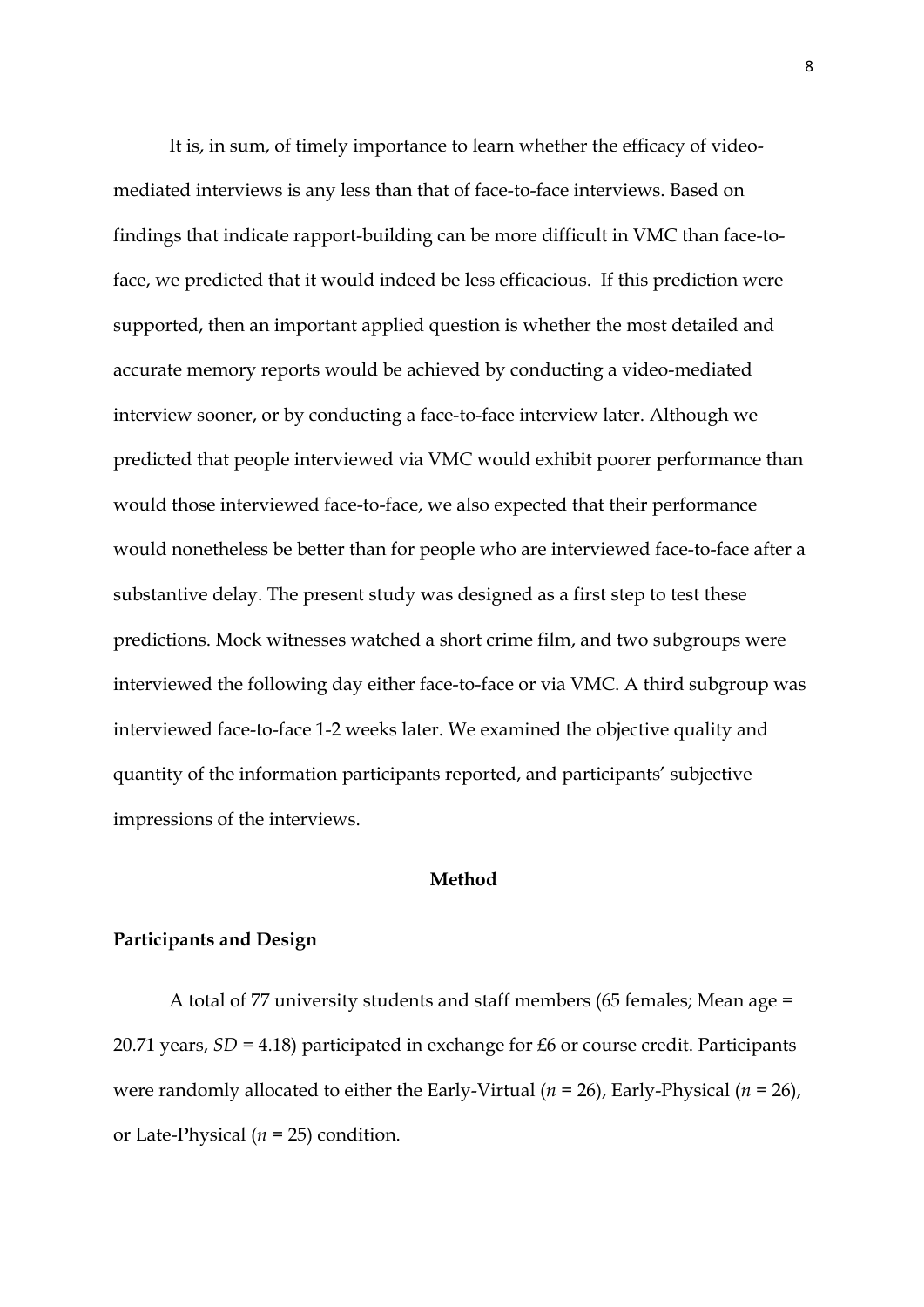### **Materials**

**Film.** All participants watched a short film displayed on a computer screen. The film was 2 min in length, and depicted a nonviolent car theft. It was played to participants without sound.

**Questionnaire.** We prepared a short questionnaire for all participants to complete at the end of the study. The questionnaire contained nine questions, the first eight of which required participants to rate their subjective views about different aspects of the interview they had undertaken. Specifically, they used 7 point Likert scales to rate their agreement with the following statements – the scale anchors used for each question are indicated in parentheses: [1] the interviewer was (unfriendly/friendly); [2] the interviewer was (unprofessional/professional); [3] the interviewer's speech was (unclear/clear); [4] the interviewer was (inattentive/attentive); [5] I thought the interviewer and I had a (poor rapport/good rapport); [6] I found the interview (difficult/easy); [7] I found the interview (uncomfortable/comfortable); [8] the interviewer's questions and instructions were confusing (never/always). Participants were also asked to rate how comfortable they considered themselves to be with technology in general, again using a 7-point scale. Finally, a space was provided for participants to add open-ended comments.

#### **Procedure**

All participants individually attended two sessions on separate days. Prior to commencing the study, the third author—who interviewed all participants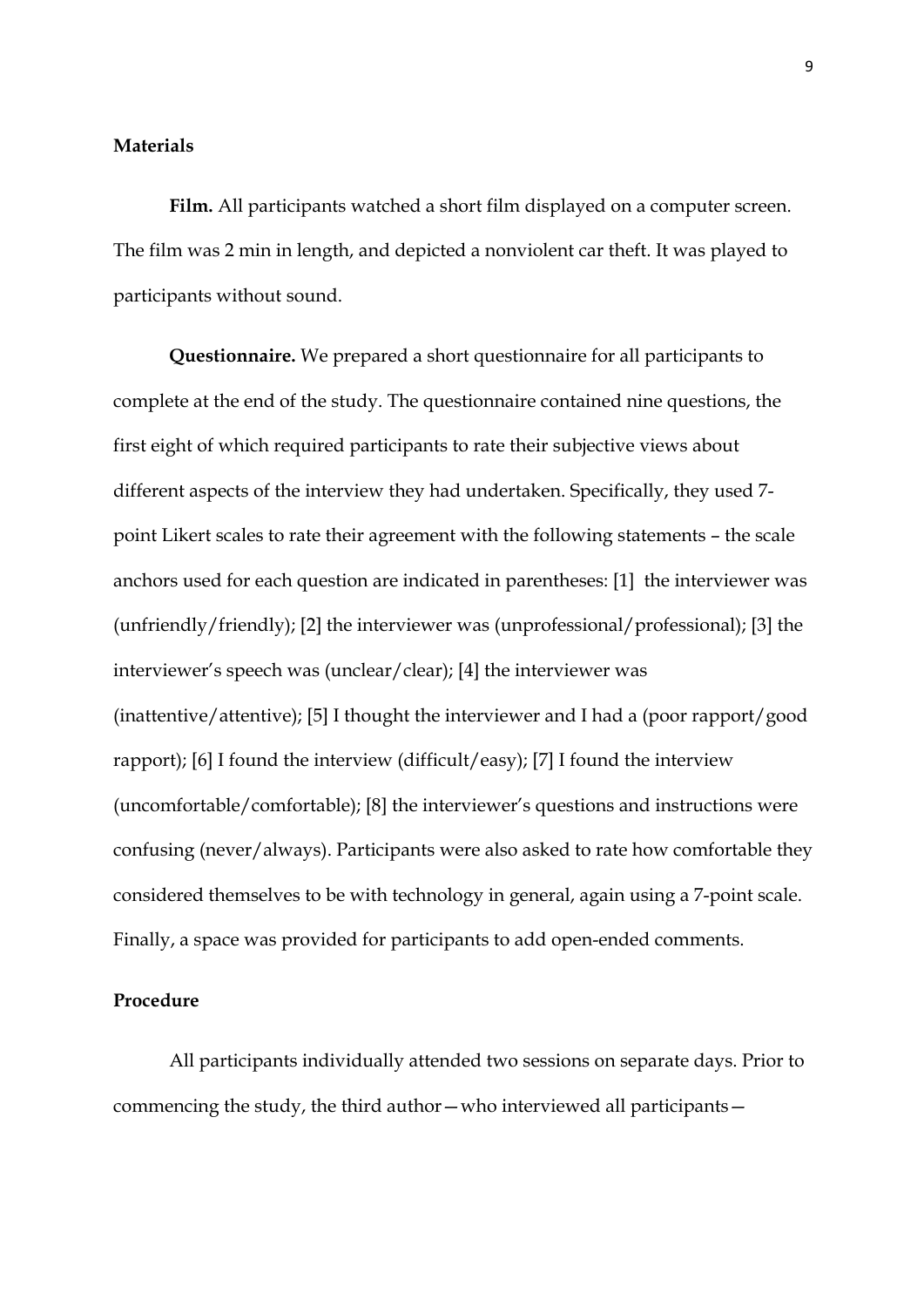received 2 days of training in the Cognitive Interview technique from an experienced interviewer, and spent several weeks studying the Cognitive Interviewing literature.

#### *Session 1*

The first session was identical for all participants. After consenting to take part, participants were simply shown the film stimulus, and after this they arranged an appointment for Session 2 with the researcher.

#### *Session 2*

Participants returned either 1 day later (in the Early-Virtual and Early-Physical conditions) or 1-2 weeks later (in the Late-Physical condition; mean delay = 8.24 days; range = 7-13). They were met by the same researcher from Session 1 and escorted to a separate interview room. Here, the participant was informed that she or he would be interviewed by a different person; all participants consented to be recorded. The participant sat at a table, and the researcher telephoned the interviewer to confirm they were ready to begin. This prelude ensured that Early-Virtual participants did not meet the interviewer in person prior to their interview.

For participants in the Early-Physical and Late-Physical conditions, the interviewer next arrived at the interview room and sat facing the participant. For participants in the Early-Virtual condition, a video-streamed image of the interviewer instead appeared on a screen facing the participant (Figure 1). A videocamera beneath the screen streamed images of the participant back to the interviewer. These virtual interviews were conducted via a professional videoconferencing network that permitted high-resolution audiovisual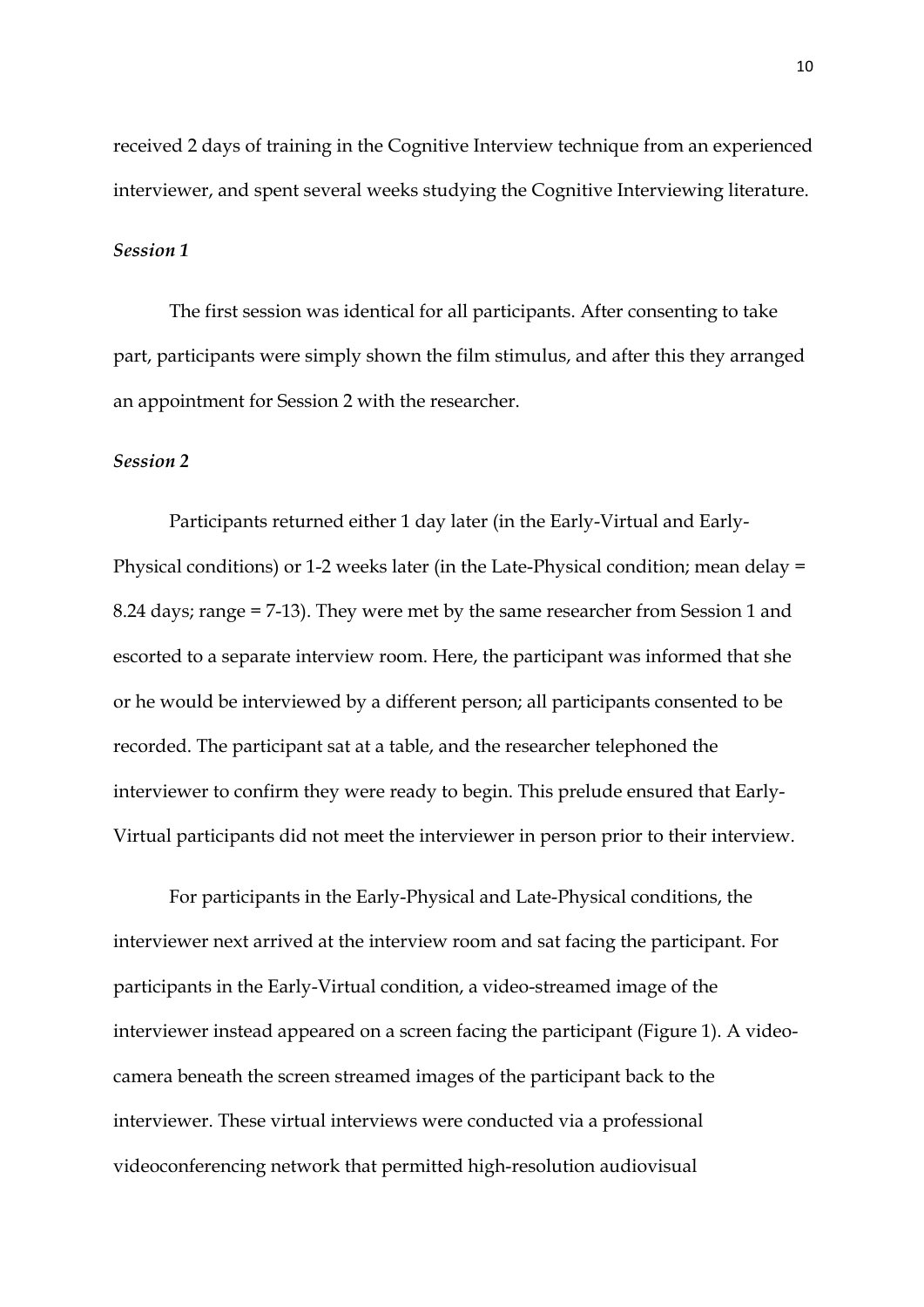communication between the two locations (see Fielding & Fielding, 2012). Early-Virtual participants were unaware until the study ended that they and the interviewer were within the same building.

#### [FIGURE 1 ABOUT HERE]

*Interview Procedure***.** Next, the first researcher left the room, and the interviewer introduced herself. All interviews proceeded via a modified Cognitive Interview protocol. The 'modification' in this sense was that the protocol excluded two elements of the traditional Cognitive Interview protocol: participants were neither asked to recall the event in different temporal orders, nor to recall the event from different perspectives. Dando, Wilcock, Behnkle, and Milne (2011) demonstrated that this modification of the original protocol substantially shortens the duration of interviews, without sacrificing the detail or accuracy of witnesses' reports.

The interviews did not follow a verbatim script, but rather, the following general procedure was applied naturalistically with each participant. To begin, the interviewer spent several minutes building rapport with the participant by asking open-ended friendly questions. Next, she explained that the aim of the interview was to help the participant to recall as completely and accurately as possible the film they saw. The interviewer instigated a context reinstatement procedure, encouraging the participant to mentally take themselves back to the time and place they saw the film and to recreate in their mind's eye what they perceived (Fisher & Geiselman, 1992). Following this context reinstatement, the participant was invited to report everything they remembered, no matter how small but without guessing details.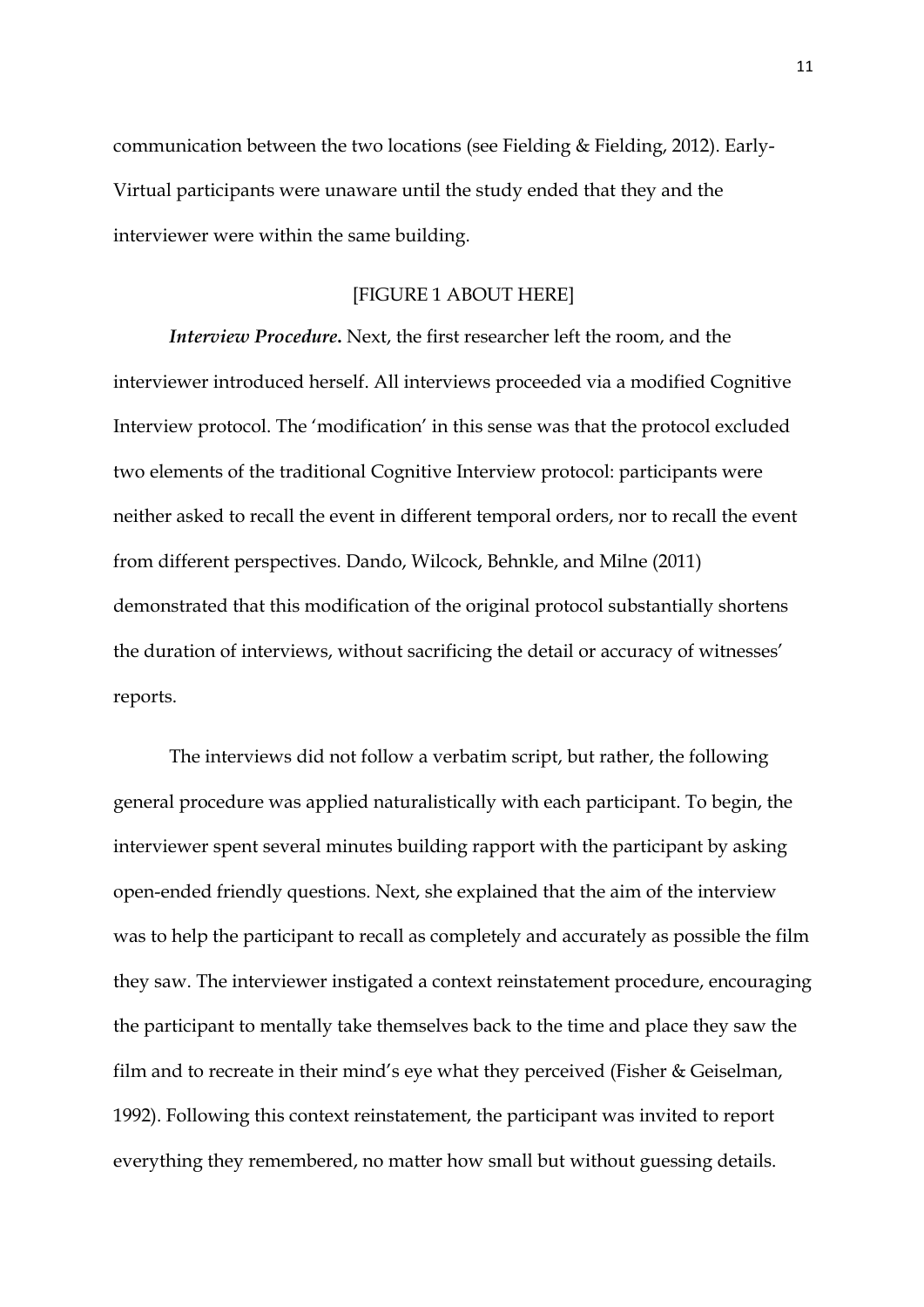They were asked to do so in their own time and at their own pace; the interviewer did not interrupt this free report. After their free report concluded, the interviewer asked several open questions about specific aspects of the participant's report (e.g., "can you remember any more about the appearance of the man who stole the car?"). The interviewer asked every participant about the same elements of the film unless they had not mentioned a particular element; for example, some participants failed to describe where the car ended up, and so were not asked about this setting. This procedure meant that the number of questions asked by the interviewer varied between participants. Finally, the interviewer offered the participant an opportunity to add any details they had omitted, and closed the interview by thanking the participant for their effort and informing them that the interview was complete.

At the end of the interviews, participants privately completed the short questionnaire described in the Materials section above, which probed several elements of their impressions of the interview and interviewer. To encourage honest responding and to avoid demand effects, participants were provided with an unmarked envelope inside which to seal their completed questionnaire. They were told (truthfully) that the interviewer would not see their responses.

#### *Scoring and inspection of interviews*

Interview recordings were transcribed verbatim, and any details that revealed a participant's experimental condition were redacted prior to scoring. The transcripts were scored by the first author blind to condition, by counting the number of correct and incorrect details reported by each participant as in Gabbert et al. (2009). For example, the movie began with a long-haired man. A report that described a man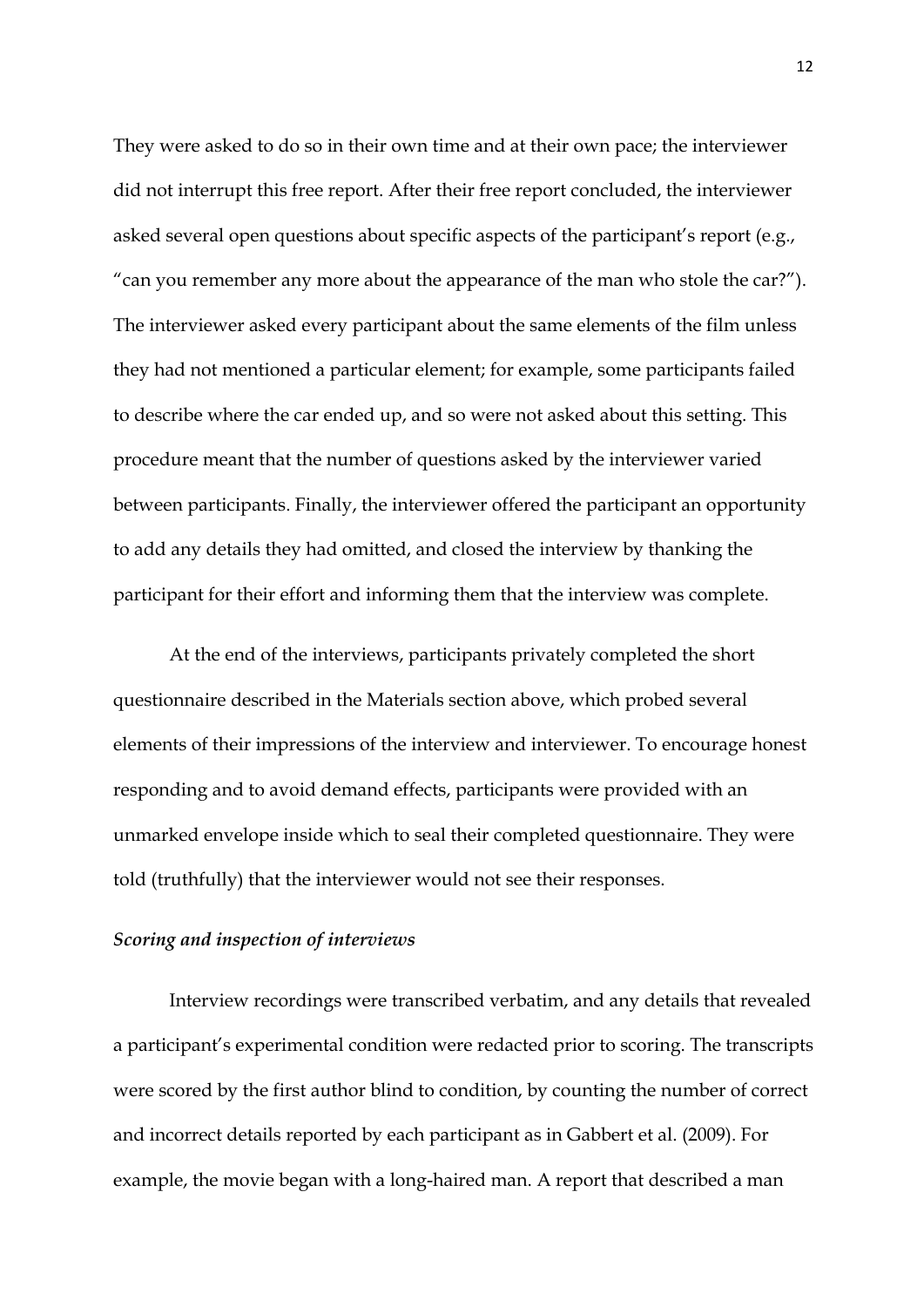with short hair would be scored with 1 correct detail (man), and 1 incorrect detail (short hair). Mirroring the scoring protocol in previous studies, comments alluding to uncertainty (e.g., "I think it might have been blue") were treated as certain ("It was blue"), and subjective statements (e.g., "the man was quite good-looking") were ignored.

A subset of 20% of the transcripts were also blind scored by a second rater. Inter-rater reliability was good for correct details (*r=* .93, *p<* .001) and incorrect details (*r*= .97, *p<* .001), therefore the analyses below are based on the first author's scoring only.

We asked a research assistant who was blind to condition to examine the initial parts of each interview to verify that following criteria were met: (a) the participant was given an account of what the interview process would involve, (b) the participant was given clear 'report everything' instructions and an explanation of what these meant, (c) the participant was given active control of the interview. These criteria were judged to be met in all interviews. Furthermore, the same research assistant afterwards examined the recordings of all interviews and extracted duration data. As Table 1 shows, there were no significant differences across conditions in terms of the time spent on rapport-building, Kruskal-Wallis  $\chi^2(2)$  = 1.17,  $p = .56$ , or on the context reinstatement exercise, Kruskal-Wallis  $\chi^2(2) = 0.99$ ,  $p =$ .61. Together these data support the claim that the interviewer behaved comparably across conditions.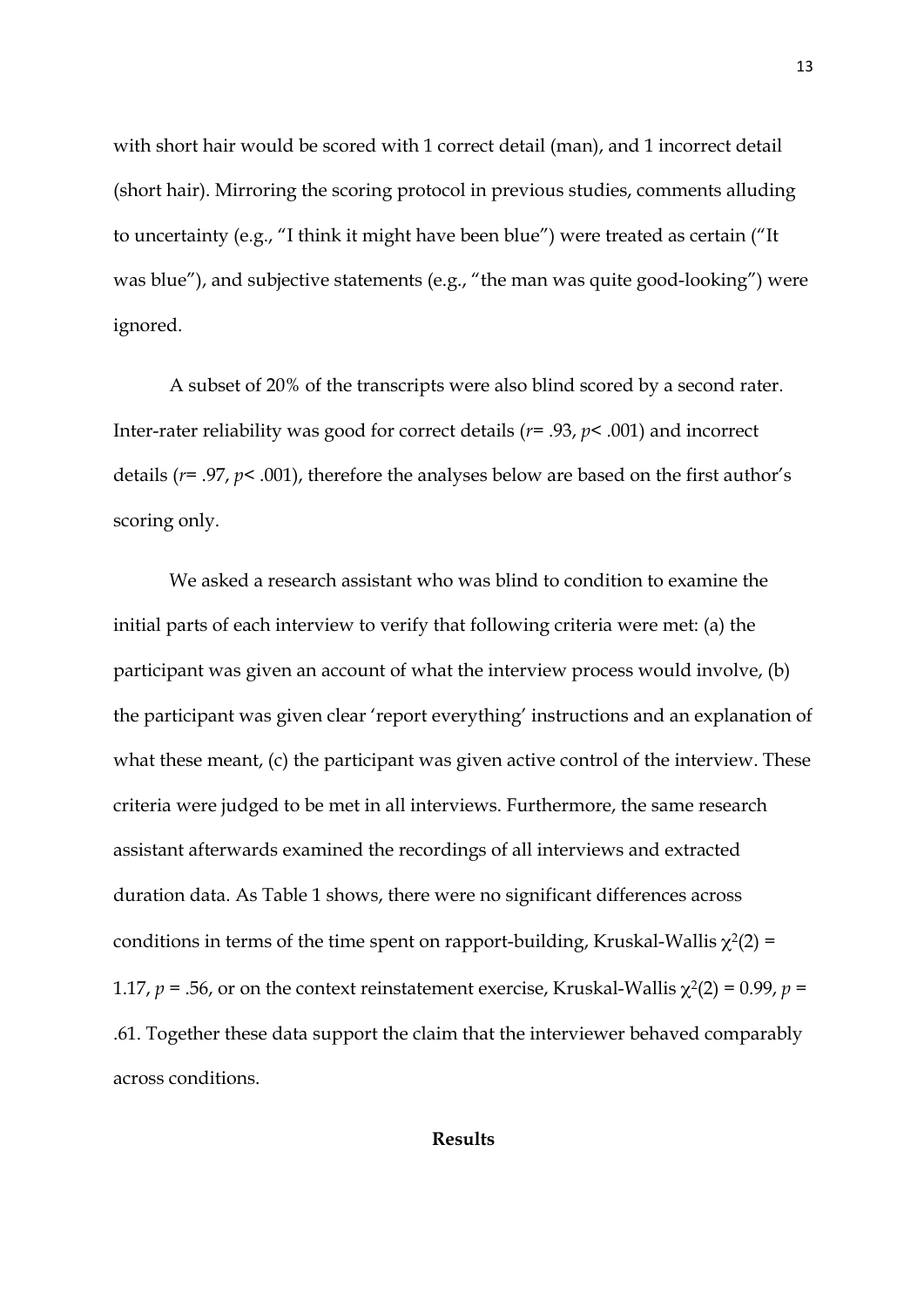Overall, participants reported a substantial amount of correct information, along with fewer incorrect details: as Table 1 shows, 81% of the information reported was correct. To examine differences in correct and incorrect reporting between the conditions, we conducted a MANOVA<sup>1</sup>; however, before doing so we first logtransformed the data to correct for substantial skewness in some cells. The MANOVA on the transformed data revealed a significant multivariate effect of condition, Pillai's  $V = 0.16$ ,  $F(4, 148) = 3.31$ ,  $p = .01$ ,  $\eta^2$ <sub>P</sub> = .08. Examining the univariate effects with separate ANOVAs (Bonferroni-corrected  $\alpha$  = .025) showed that there were differences across conditions with regard to the number of correct details reported,  $F(2, 74) = 5.06$ ,  $p < .01$ ,  $\eta^2$ <sub>p</sub> = .12, but not with regard to the number of incorrect details reported,  $F(2, 74)=1.47$ ,  $p=.24$ ,  $\eta^2$ <sub>P</sub> = .04. Because cell-sizes differed slightly yet Levene's tests revealed no significant homogeneity of variance (*p* > .33 for both variables), we chose Gabriel's post-hoc test to follow up the significant effect on correct recall. This test showed that participants in the Late-Physical group reported significantly fewer correct details than did participants in the Early-Virtual and Early-Physical conditions (*p =* .03, *d =* 0.67, and *p =* .01, *d =* 0.79 respectively), and that the two Early- conditions did not differ  $(p = .98, d = 0.10)$ .

We next calculated the proportion of the details reported that were correct (i.e., accuracy). These accuracy scores were again transformed, this time using a reflected log transformation to correct for negative skewness; variances of these

<u> 1989 - Jan Samuel Barbara, margaret e</u>

<sup>1</sup> Note that accuracy could not be included as a variable in the MANOVA because it is statistically dependent upon correct and incorrect recall.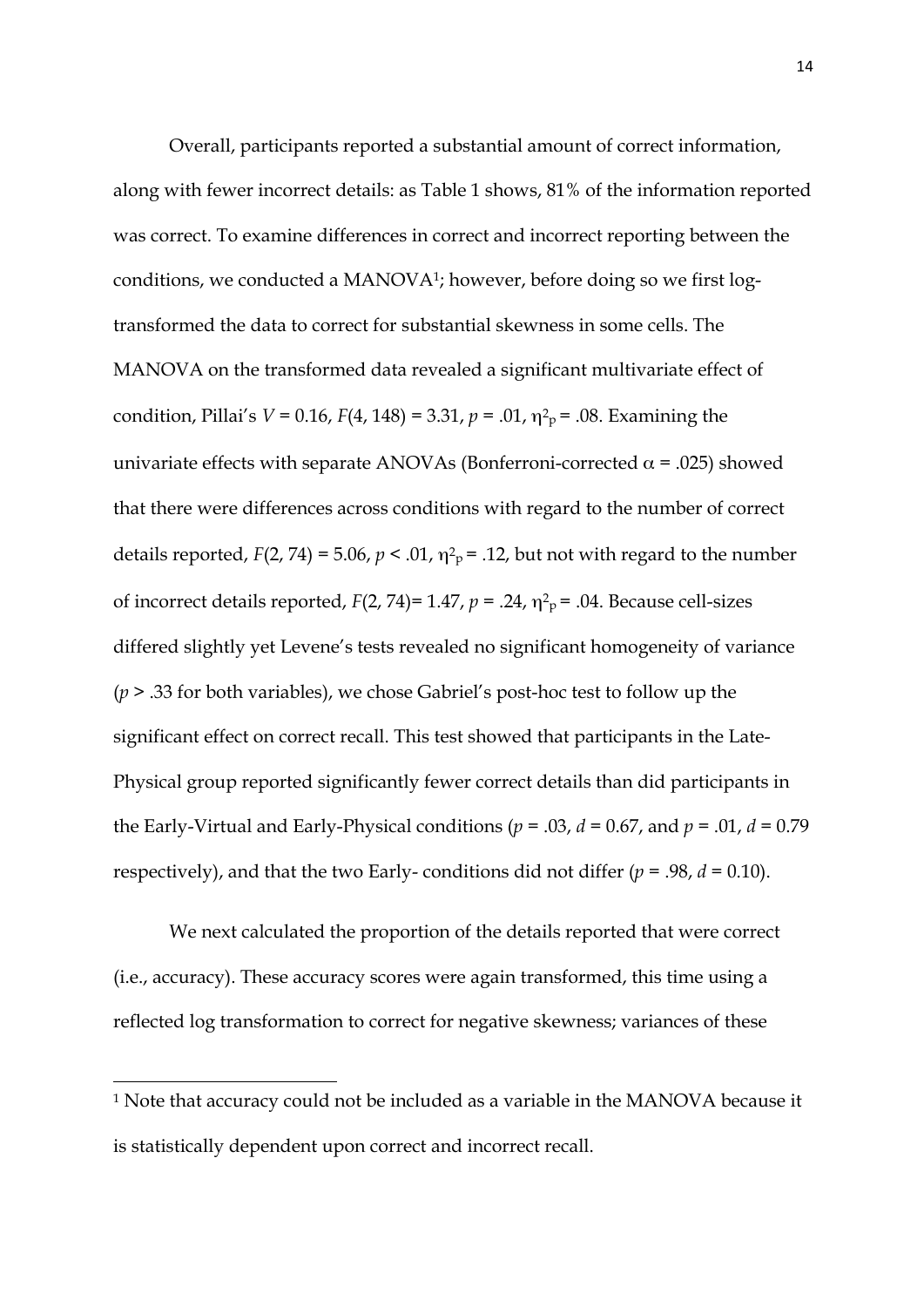transformed scores were suitably homogeneous, Levene's test *p* = .45. An ANOVA showed that accuracy differed significantly between conditions, *F*(2, 74) = 3.81, *p =* .03,  $\eta^2$ <sub>p</sub> = .09. Post-hoc Gabriel comparisons showed that Early-Virtual participants' reports were more accurate than those of Late-Physical participants (*p =* .02, *d =* 0.76). The accuracy of Early-Physical participants did not differ significantly from that of either Late-Physical participants (*p =* .20, *d =* 0.53) or Early-Virtual participants (*p =* .75; *d =* 0.24).

As the bottom row of Table 1 shows, there were no significant differences across conditions in terms of the total duration of the interviews. However, there were slight but nonsignificant differences between participants in terms of the number of questions asked (see fourth row of data in Table 1). For this reason, we repeated all of the above analyses with the number of questions included as a covariate. The pattern and significance of all results was replicated in these analyses.

#### [TABLE 1 ABOUT HERE]

#### **Subjective ratings**

Finally, we examined participants' ratings of the quality of the interviews, summarized in Figure 2. Overall, the interviews were judged positively on our various 7-point scales, in terms of the extent to which participants believed they developed rapport with the interviewer (*M =* 6.27, *SD =* 0.82), and of the interviewer's friendliness (*M =* 6.83, *SD =* 0.38), professionalism (*M =* 6.47, *SD =* 0.97), speech clarity (*M =* 6.57, *SD =* 1.04), and attentiveness (*M =* 6.47, *SD =* 1.21). Participants found the interviews quite easy (*M =* 5.39, *SD =* 1.30) and comfortable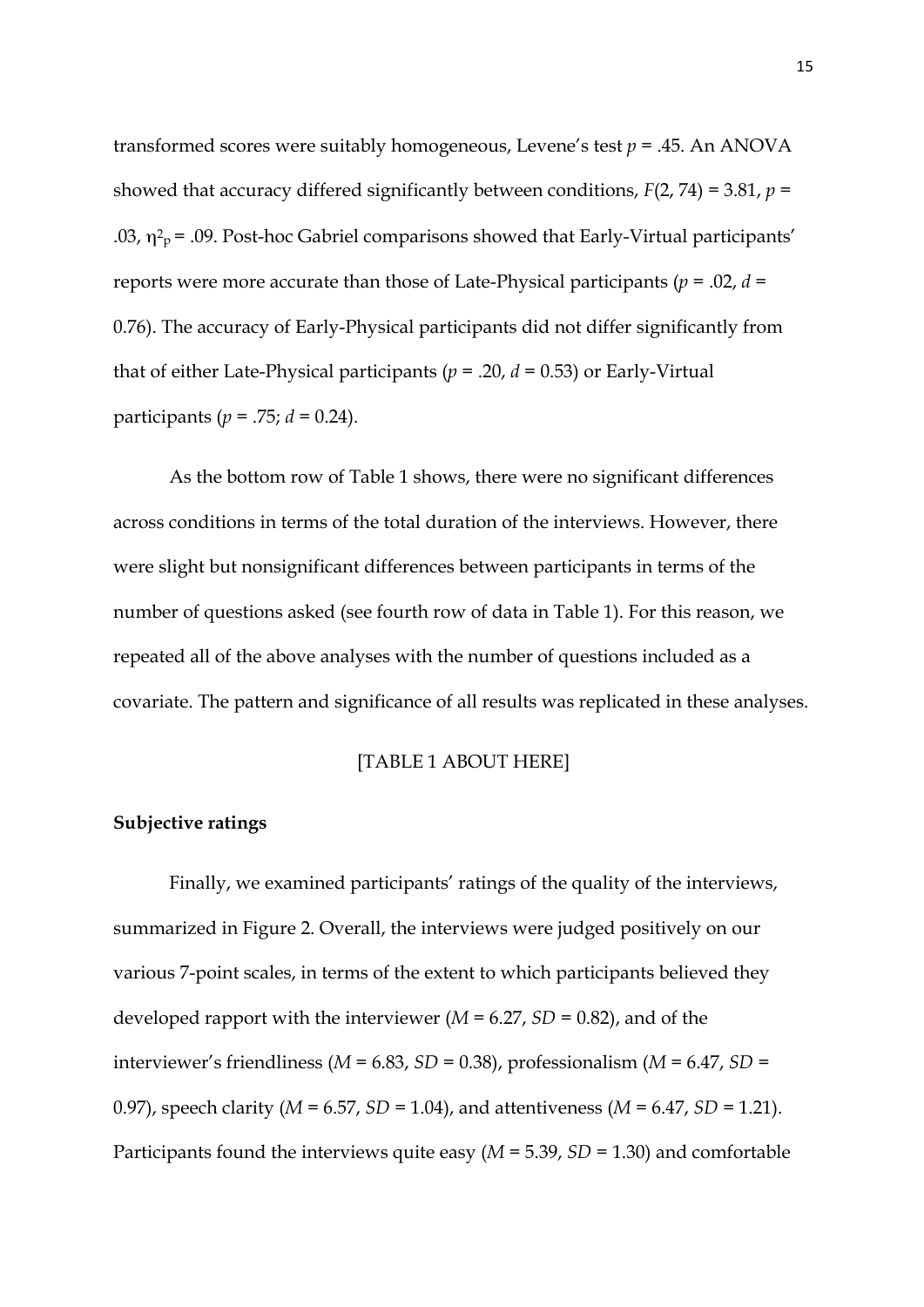(*M =* 5.86, *SD =* 1.30), and did not find the questions or instructions confusing (*M =* 1.44, *SD =* 0.88). Importantly, none of these positive characteristics differed significantly across conditions (smallest  $p = .12$ , largest  $\eta^2$ <sub>p</sub> = .06 for "the interviewer's speech was clear"). Participants considered themselves comfortable with using technology in general (*M =* 5.70, *SD =* 1.13; these ratings did not differ systematically across conditions, *p =* .16).

#### [FIGURE 2 ABOUT HERE]

#### **Discussion**

Reducing delays in investigative interviewing is of utmost importance due to the decay in memory completeness and accuracy over time and the desire for timely apprehension of the perpetrator. Our data indicate for the first time that physical copresence may not be a necessary component of effective interviewing. Contrary to our initial prediction, participants who were interviewed via VMC reported just as much correct detail as those interviewed via a traditional face-to-face approach, with no additional incorrect detail, and indeed without incurring any peripheral cost in terms of interview duration.

Considering the information that was lost by waiting 1-2 weeks to interview participants in person, these data provide initial evidence in support of our second prediction, that an early video-mediated interview is a preferable alternative insofar as the detail and accuracy of interviewees' reports is concerned. As such we propose that when circumstances make it difficult to conduct timely interviews with witnesses, videoconferencing might offer a valuable addition to the investigator's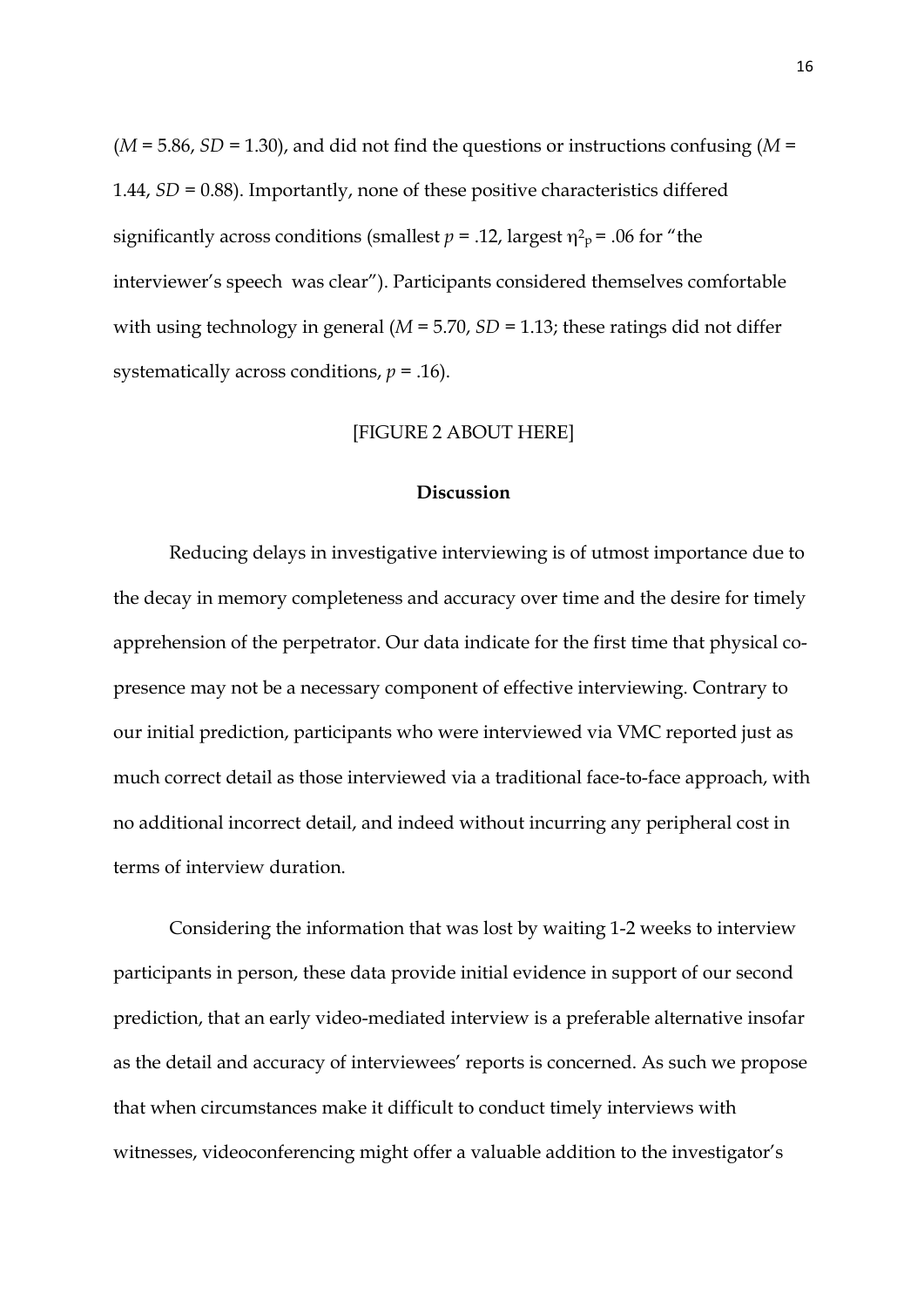'toolkit' alongside other effective innovations such as the Self-Administered Interview (Gabbert et al., 2009). Each of these innovations could be more or less beneficial to a case depending on specific case characteristics.

Further strengthening these conclusions, our participants found videomediated interviews to be as agreeable as face-to-face interviews. Notably, participants' questionnaire responses showed that the degree of comfort and interviewer-interviewee rapport—both important factors for securing strong witness reports—were found to be equivalent across both interview formats. This finding is in contrast with those of prior studies that suggest rapport-building would be difficult in video-mediated interviews (e.g., Fullwood, 2007; Straus et al., 2001). Together, these subjective ratings add ecological validity to our data insofar as they suggest that real witnesses would be at ease when participating in such interviews. Of course, there are substantive limitations to these kinds of subjective-rating data, not least because different people will no doubt have very different interpretations of complex concepts such as 'rapport' (Vanderhallen, Vervaeke, & Holmberg, 2011), and because they might not all have believed that these ratings would be anonymous. Nonetheless, participants' open-ended comments also add to the overall picture in this regard. For instance, in line with Doherty-Sneddon and McAuley's (2000) findings, several Early-Virtual participants commented that remote presence might minimize the pressure they felt, for example: "I actually think I found it less daunting and intimidating than being in a room with someone" (see also similar reports in Kuivaniemi-Smith, Nash, Brodie, Mahoney, & Rynn, in press). Some studies show that witnesses who are comfortable or less anxious report more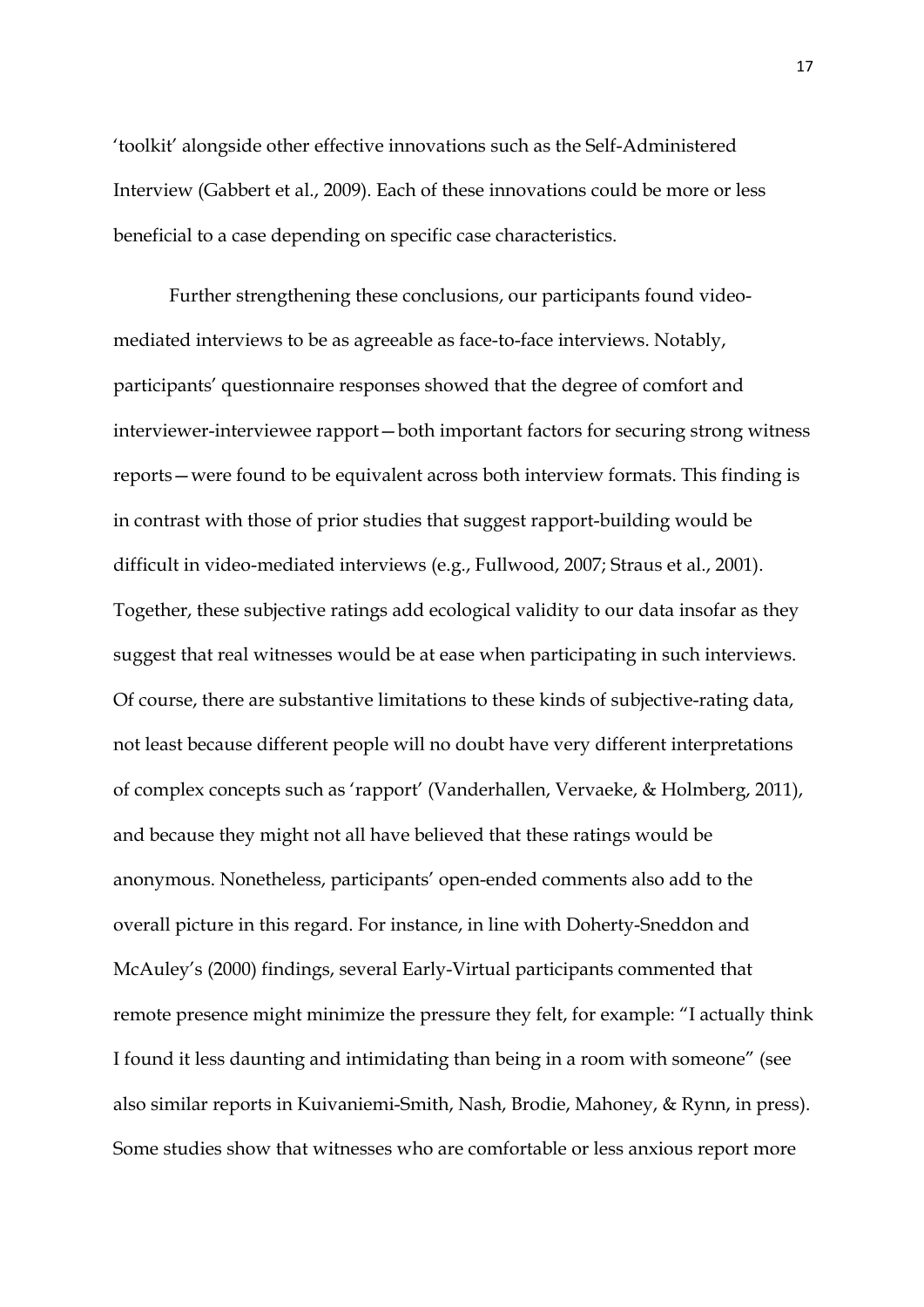correct information, and are less susceptible to misinformation (e.g., Almerigogna, Ost, Bull, & Akehurst, 2007; Vallano & Schreiber Compo, 2011), and so plausible advantages such as these call for further inquiry.

Several questions relating to the generalizability and external validity of our findings remain to be addressed, and clearly this study represents the starting point for, rather than the conclusion of, an important research agenda. In the present study we tested the efficacy of video-mediated interviews using only one relatively innocuous, unemotive stimulus event. Moreover, we used rather optimal videomediated interviewing conditions: our VMC technology and thus the video-images and audio were high-quality, and transmission delays in communication were rare. It is plausible that even minimal visual or auditory degradation could compromise the detail reported by witnesses. Moreover, our witnesses themselves were somewhat 'optimal' – they were both cooperative and comfortable with using technology, and primarily drawn from a student population. Future studies should investigate the efficacy of video-mediated interviews among older witnesses for instance, who might feel less comfortable in such interactions, and among child witnesses, who might find the remote setup strange or even scary (Murray, 1995). Indeed, it seems unlikely that video-mediation would be appropriate in practice for all interviews or all witnesses. For example, offering adequate reassurance to a worried person might be rather difficult without physical co-presence; face-to-face interviewing might therefore seem more suitable in cases involving vulnerable witnesses, or cases that involve divulging very personal or emotional/traumatic information. Evidently there are many questions to address with regards to the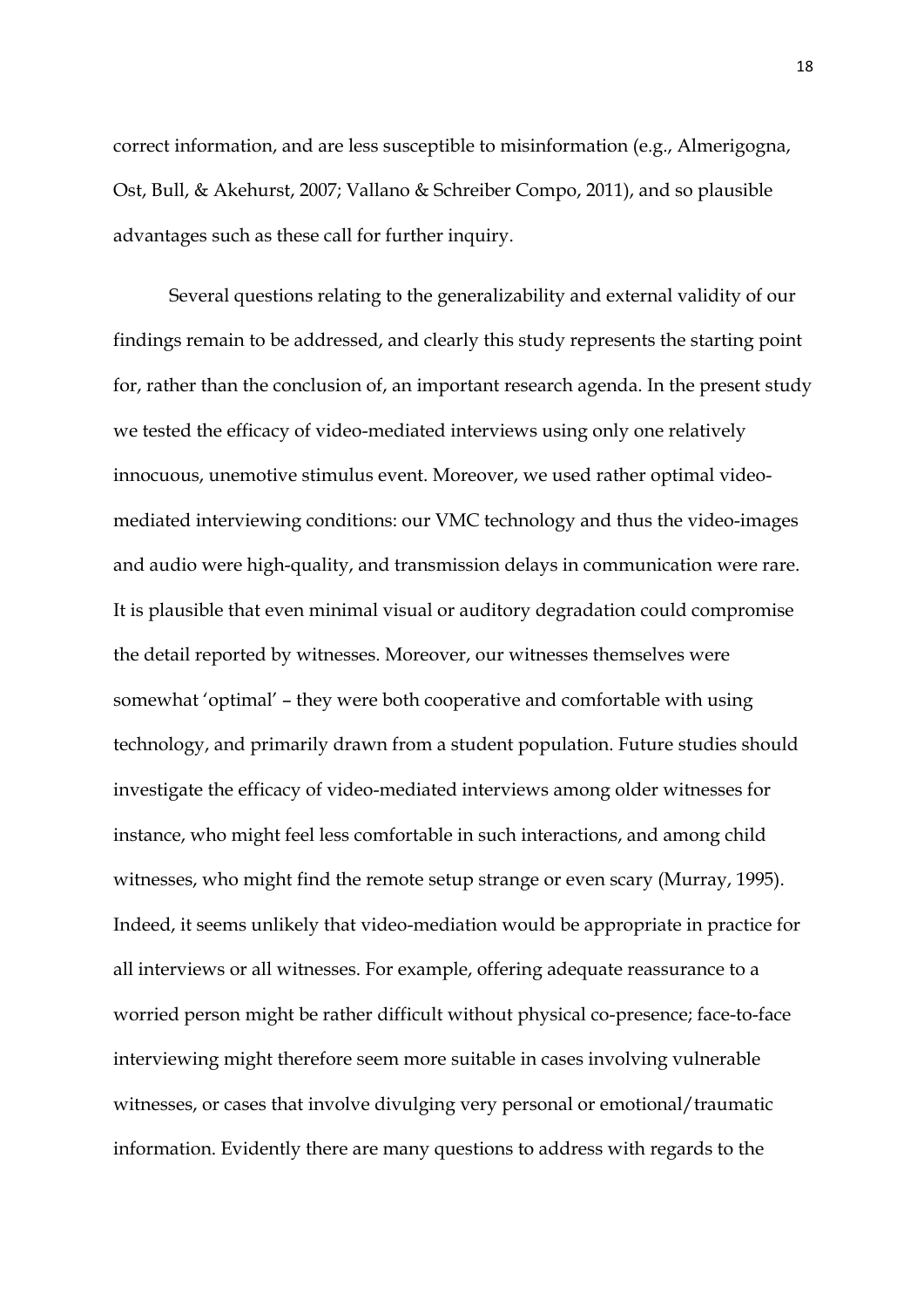circumstances under which videoconferencing with witnesses would be appropriate and beneficial.

Although caution must be taken in interpreting the findings of this study for the reasons we have outlined, our findings support a promising technique that might be extremely valuable to investigators. Here we have focused primarily on the potential for videoconferencing to help reduce delays. However, there are several other plausible motivations for using videoconferencing to facilitate investigative interviewing. For example, as mentioned above, videoconferencing is increasingly seen as beneficial to judicial proceedings conducted across international borders, where conducting physical interviews inevitably involves considerable costs as well as time (Council of the European Union, 2009). Videoconferencing might also facilitate better standards of interviewing in some cases; for example, it might permit the remote 'presence' of a highly trained expert interviewer when no such expert is locally available (see Kuivaniemi-Smith et al., in press). As judicial systems around the world become increasingly reliant upon new technologies for conducting legal processes, it is vital that empirical research is conducted to facilitate clearer understanding of the implications of these developments. In this vein, our findings warrant optimism about the prospects for new faces of virtual justice.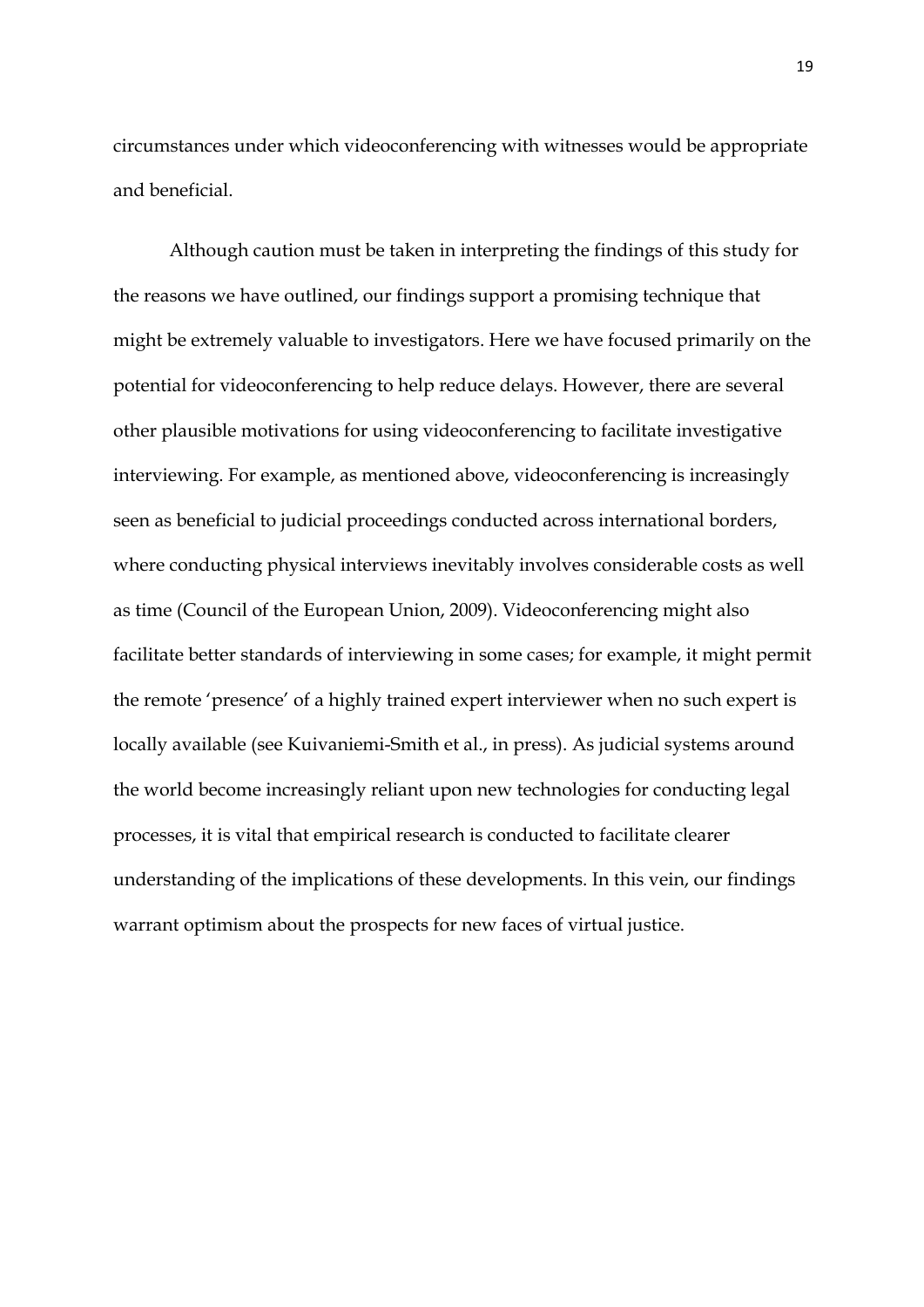## **Author Note**

The authors are grateful to the Richard Benjamin Trust for funding this research. Thanks also to Ellie Brodie and Becky Wheeler for assisting data collection and coding, and to Amina Memon for her invaluable expertise.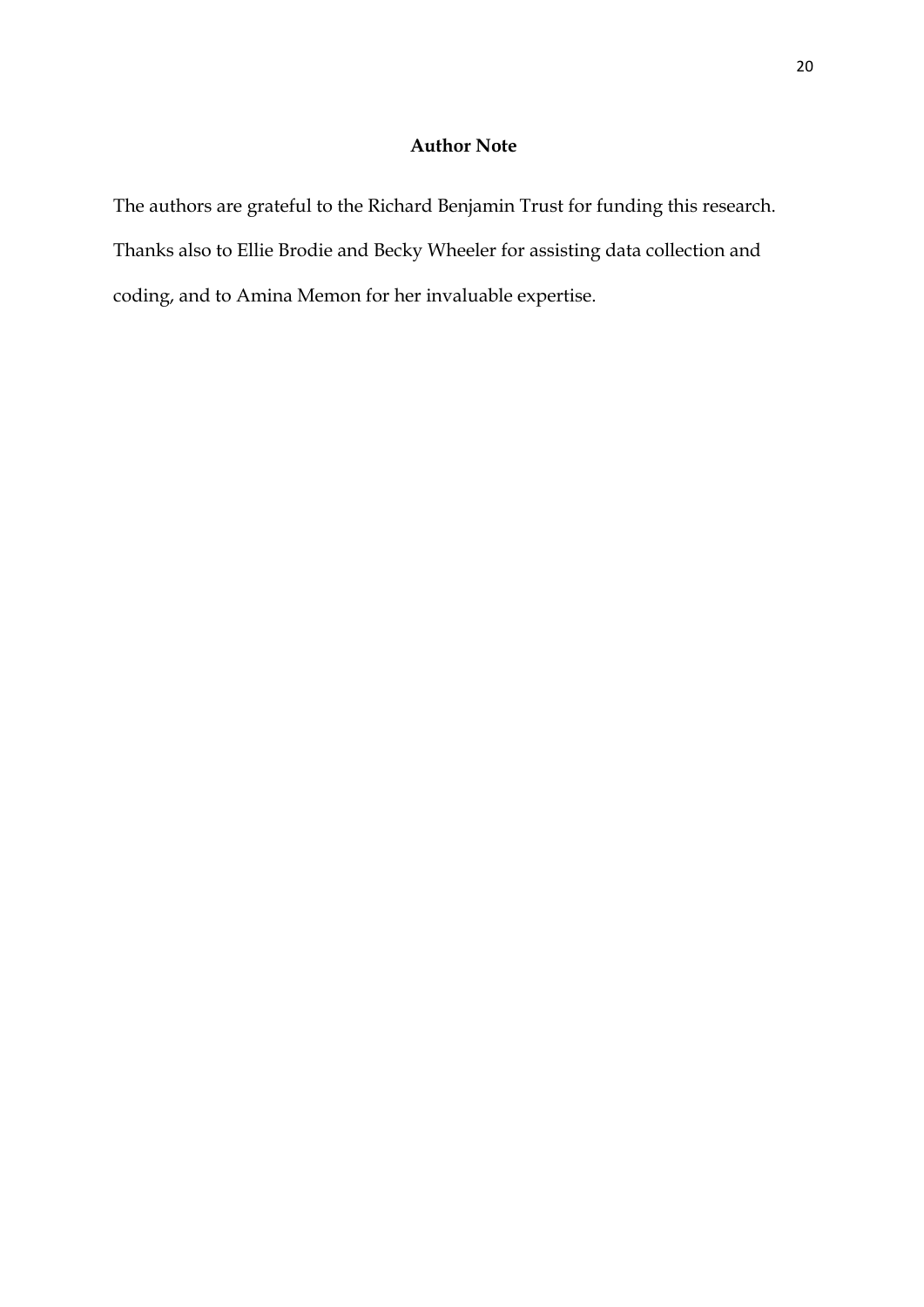#### **References**

- Almerigogna, J., Ost, J., Bull, R., & Akehurst, L. (2007). A state of high anxiety: How non-supportive interviewers can increase the suggestibility of child witnesses. *Applied Cognitive Psychology, 21*, 963-974.
- Collins, R., Lincoln, R., & Frank, M. G. (2002). The effect of rapport in forensic interviewing. *Psychiatry, Psychology, & Law, 9*, 69-78.
- Council of the European Union (2009). *Videoconferencing as a part of European e-justice: The essentials of videoconferencing in cross-border court proceedings.* Retrieved from http://dx.doi.org/10.2860/3549.
- Dando, C. J., Wilcock, R., Behnkle, C., & Milne, R. (2011). Modifying the cognitive interview: Countenancing forensic application by enhancing practicability. *Psychology, Crime, & Law*, *17*, 491-511.
- Devlin, P. (1976*). Report to the Secretary of State for the Home Department of the Departmental Committee on Evidence of Identification in Criminal Cases*. London: HMSO.
- Ebbesen, E. B., & Rienick, C. B. (1998). Retention interval and eyewitness memory for events and personal identifying attributes. *Journal of Applied Psychology, 83*, 745-762.
- Ebbinghaus, H. (1885). *Memory: A contribution to experimental psychology.* Leipzig: Duncker & Humblot.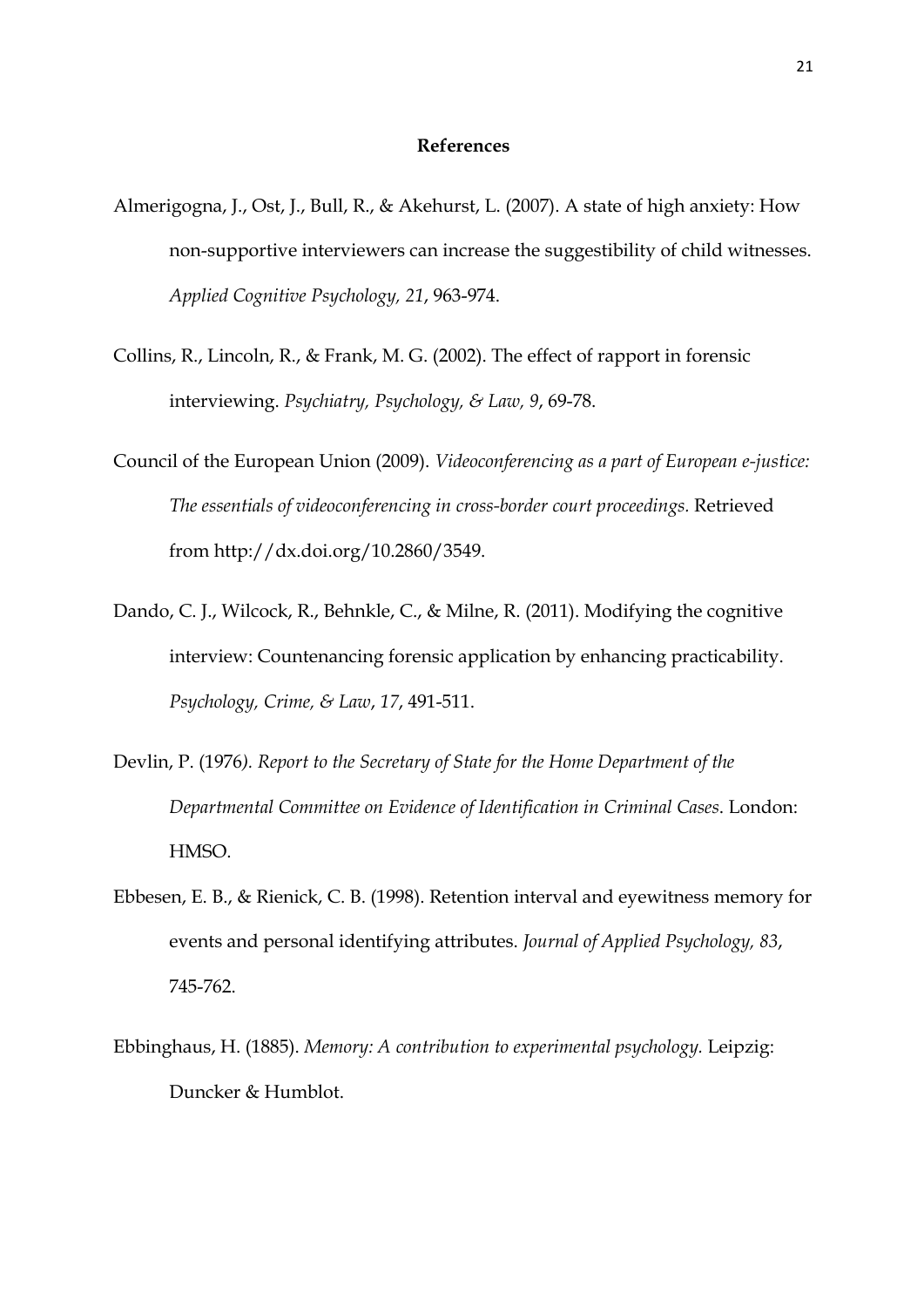- Diamond, S. S., Bowman, L. E., Wong, M., & Patton, M. M. (2010). Efficiency and cost: The impact of videoconferenced hearings on bail decisions. *Journal of Criminal Law and Criminology, 100*, 869-902.
- Doherty-Sneddon, G., & McAuley, S. (2000). Influence of video-mediation on adultchild interviews: Implications for the use of the Live Link with child witnesses. *Applied Cognitive Psychology, 14*, 379-392.
- Drolet, A. L., & Morris, M. W. (2000). Rapport in conflict resolution: Accounting for how face-to-face contact fosters mutual cooperation in mixed-motive conflicts. *Journal of Experimental Social Psychology, 36*, 26-50.
- Fielding, N. G., & Fielding, J. L. (2012). User satisfaction and user experiences with Access Grid as a medium for social science research: A research note. *International Journal of Social Research Methodology, 15*, 355-367.
- Fisher, R. P. (2010). Interviewing cooperative witnesses. *Legal & Criminological Psychology, 15*, 25-38.
- Fisher, R., & Geiselman, E. (1992). *Memory-enhancing techniques for investigative interviewing: The cognitive interview.* Springfield: Charles Thomas.
- French, L., Garry, M., & Mori, K. (2011). Relative not absolute judgments of credibility affect susceptibility to misinformation conveyed during discussion. *Acta Psychologica, 136*, 119-128.
- Fullwood, C. (2007). The effect of mediation on impression formation: A comparison of face-to-face and video-mediated conditions. *Applied Ergonomics, 38*, 267-273.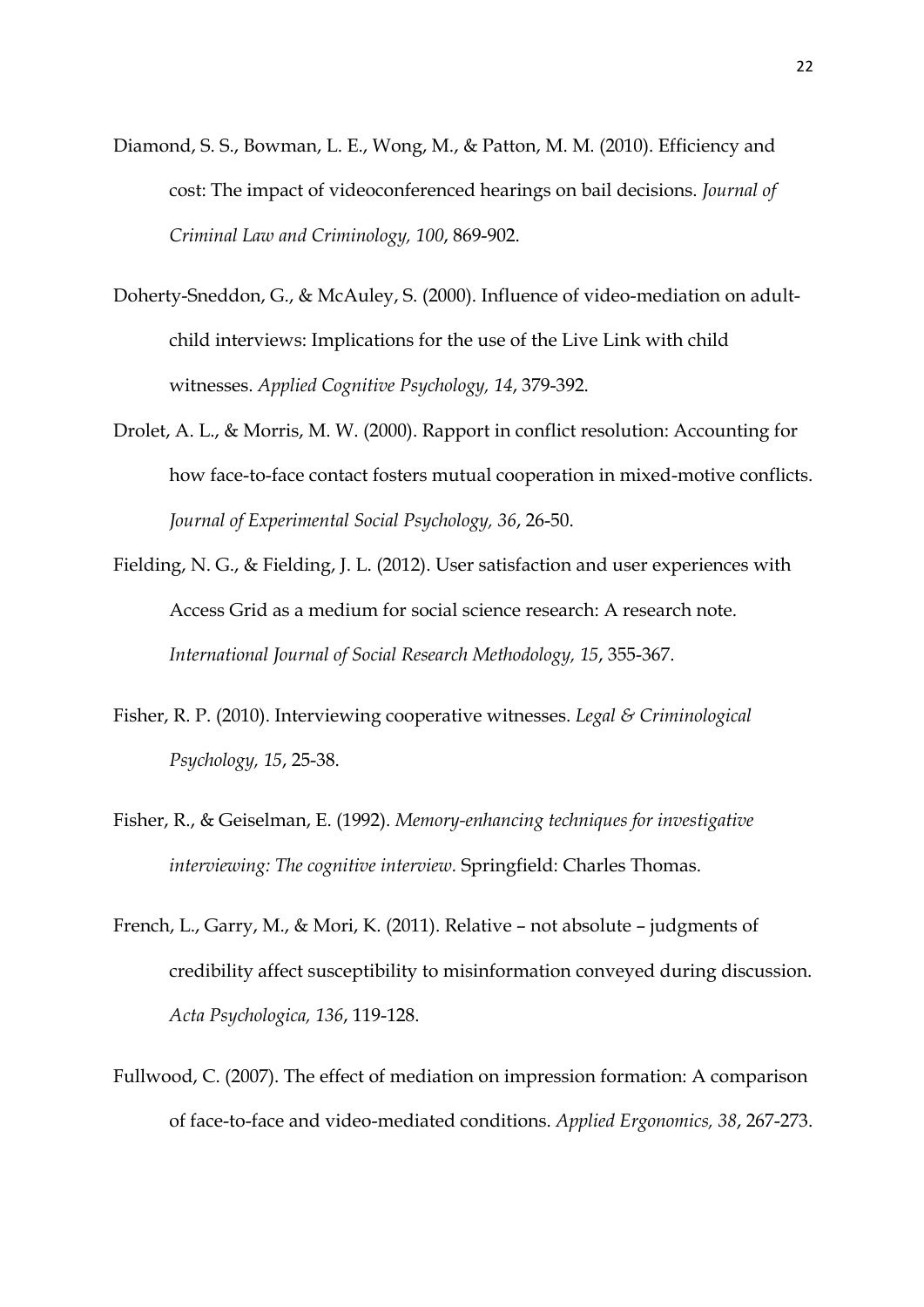- Fullwood, C., & Finn, M. (2010). Video-mediated communication and impression formation: An integrative review. In A. C. Rayler (ed.), *Videoconferencing: Technology, impact, and applications* (pp. 35-55)*.* Hauppauge, NY: Nova Science Publishers.
- Gabbert, F., Hope, L., & Fisher, R. P. (2009). Protecting eyewitness evidence: Examining the efficacy of a self-administered interview tool. *Law & Human Behavior, 33*, 298-307.
- Gabbert, F., Memon, A., & Allan, K. (2003). Memory conformity: Can eyewitnesses influence each other's memories for an event? *Applied Cognitive Psychology, 17*, 533-543.
- Goodman, G. S., Tobey, A. E., Batterman-Faunce, J. M., Orcutt, H., Thomas, S., Shapiro, C., & Sachsenmaier, T. (1998). Face-to-face confrontation: Effects of closed-circuit technology on children's eyewitness testimony and jurors' decisions. *Law & Human Behavior, 22*, 165-203.
- Haas, A. (2006). Videoconferencing in immigration proceedings. *Pierce Law Review, 5,*  59-90.
- Henderson, M. D. (2011). Mere physical distance and integrative agreements: When more space improves negotiation outcomes. *Journal of Experimental Social Psychology, 47*, 7-15.
- Hope, L., Gabbert, F., & Fisher, R. P. (2011). From laboratory to the street: Capturing witness memory using the Self-Administered Interview. *Legal & Criminological Psychology, 16*, 211-226.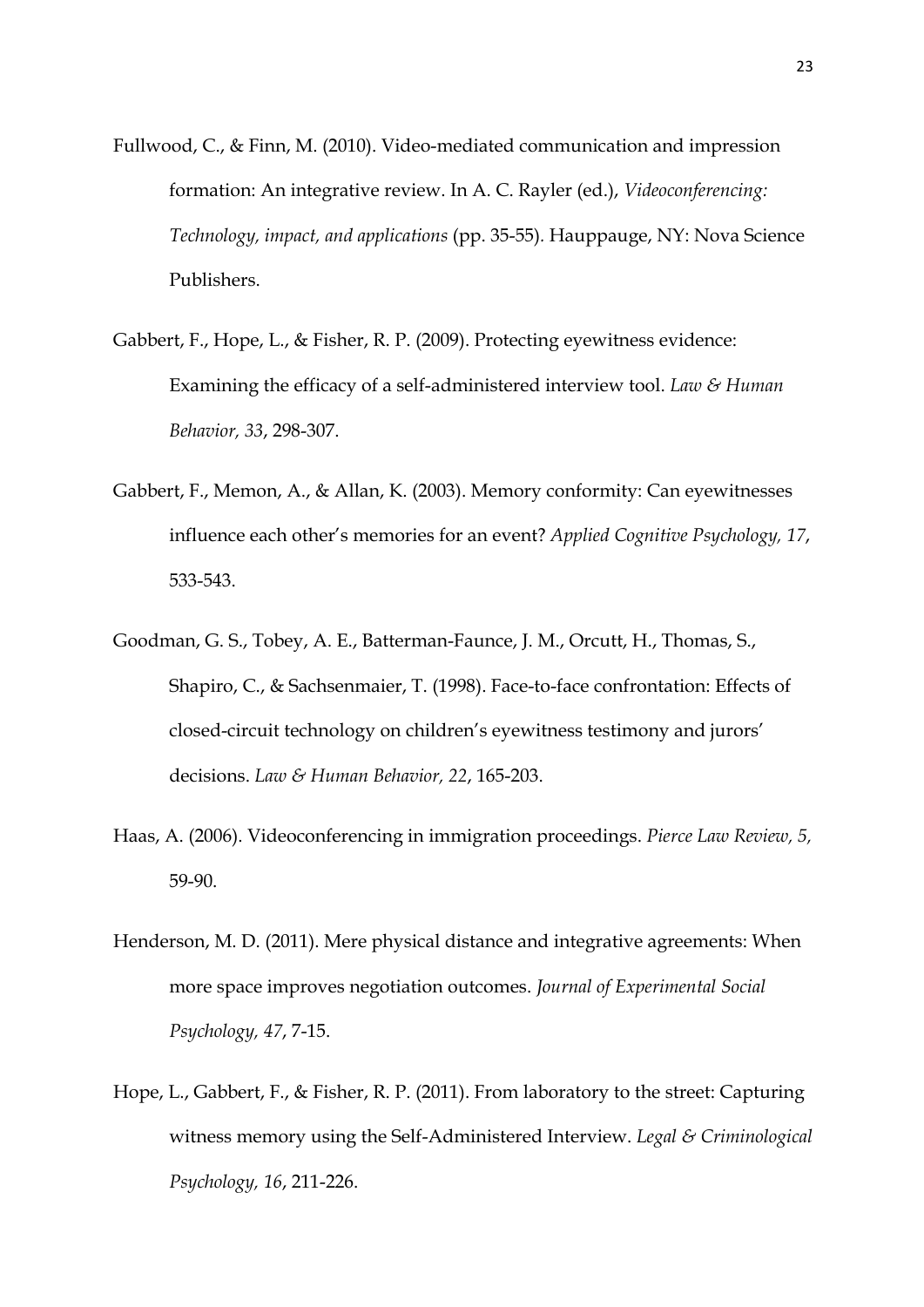- Hope, L., Ost, J., Gabbert, F., Healey, S., & Lenton, E. (2008). "With a little help from my friends...": The role of co-witness relationship in susceptibility to misinformation. *Acta Psychologica, 127*, 476-484.
- Johnson, M. T., & Wiggins, E. C. (2006). Videoconferencing in criminal proceedings: Legal and empirical issues and directions for research. *Law & Policy, 28*, 211- 227.
- Kebbell, M. R., & Milne, R. (1998). Police officers' perceptions of eyewitness performance in forensic investigations. *Journal of Social Psychology, 138*, 323- 330.
- Kuivaniemi-Smith, H. J., Nash, R. A., Brodie, E. R., Mahoney, G., & Rynn, C. (in press). Producing facial composite sketches in remote Cognitive Interviews: A preliminary investigation. *Psychology, Crime & Law.*
- Larsson, A. S., Granhag, P. A., & Spjut, E. (2003). Children's recall and the Cognitive Interview: Do the positive effects hold over time? *Applied Cognitive Psychology, 17*, 203-214.
- Lassiter, G. D., & Meissner, C. A. (2010). *Police interrogations and false confessions: Current research, practice and policy recommendations.* Washington, DC: American Psychological Association.
- Memon, A., Meissner, C. A., & Fraser, J. (2010). The Cognitive Interview: A metaanalytic review and study space analysis of the past 25 years. *Psychology, Public Policy, & Law, 16*, 340-372.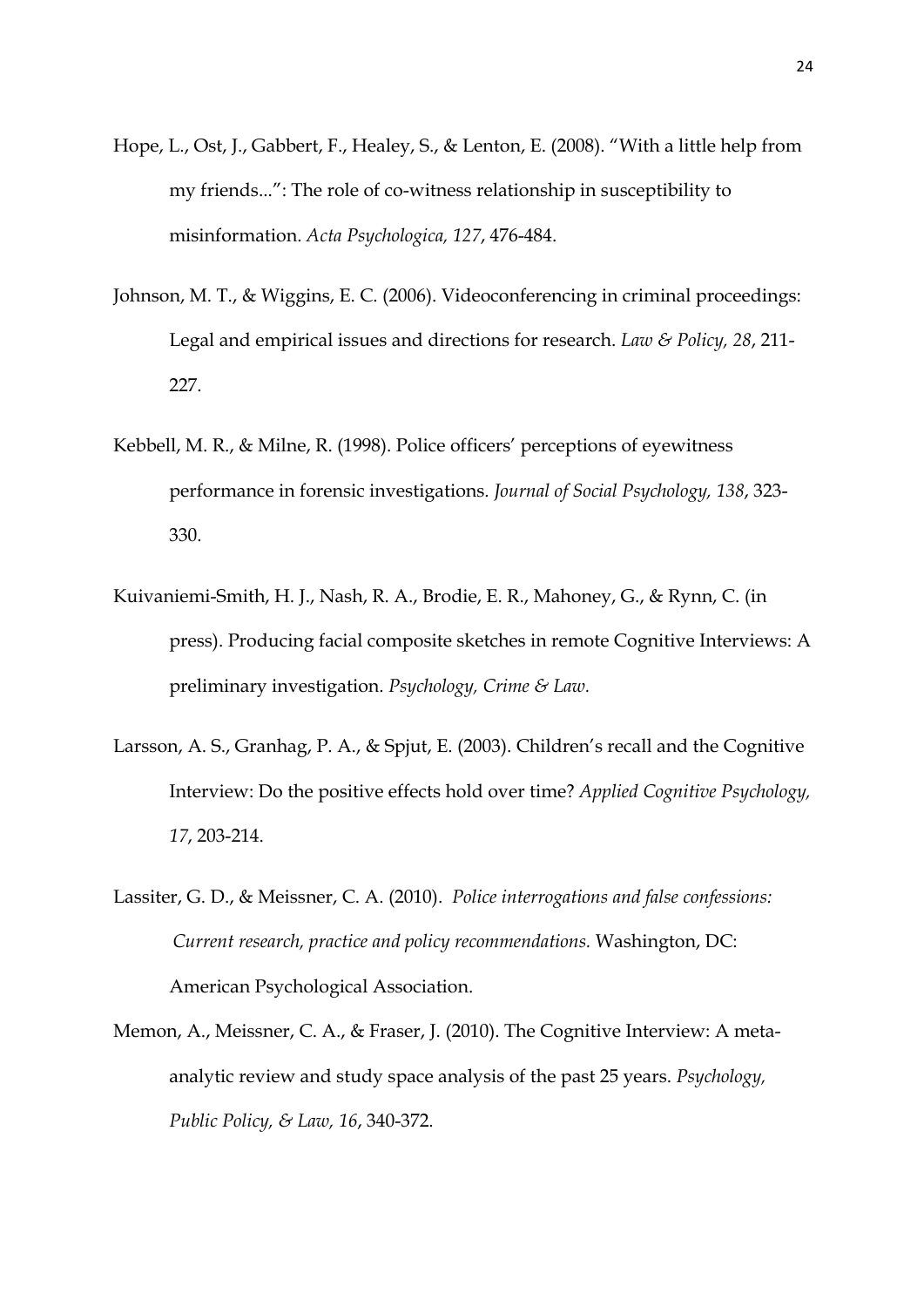- Mitchell, J. E., Crosby, R. D., Wonderlich, S. A., Crow, S., Lancaster, K., Simonich, H., et al. (2008). A randomized trial comparing the efficacy of cognitivebehavioral therapy for bulimia nervosa delivered via telemedicine versus face-to-face. *Behaviour Research and Therapy, 46*, 581-592.
- Murray, K. (1995). *Live television link: An evaluation of its use by child witnesses in Scottish criminal trials*. Edinburgh: HMSO.
- O'Conaill, B., Whittaker, S., & Wilbur, S. (1993). Conversations over video conferences: An evaluation of the spoken aspects of video-mediated communication. *Human-Computer Interaction, 8*, 389-428.
- Odinot, G., & Wolters, G. (2006). Repeated recall, retention interval and the accuracyconfidence relation in eyewitness memory. *Applied Cognitive Psychology, 20,* 973-985.
- Poulin, A. B. (2004). Criminal justice and videoconferencing technology: The remote defendant. *Tulane Law Review, 78,* 1089-1167.
- Roos af Hjelmsäter, E., Strömwall, L. A., & Granhag, P. A. (2012). The Self-Administered Interview: A means of improving children's eyewitness performance? *Psychology, Crime & Law, 18*, 897-911.
- Rubin, D. C., & Wenzel, A. E. (1996). One hundred years of forgetting: A quantitative description of retention. *Psychological Review, 103*, 734-760.
- Sellen, A. J. (1995). Remote conversations: The effects of mediating talk with technology. *Human-Computer Interaction, 10*, 401-444.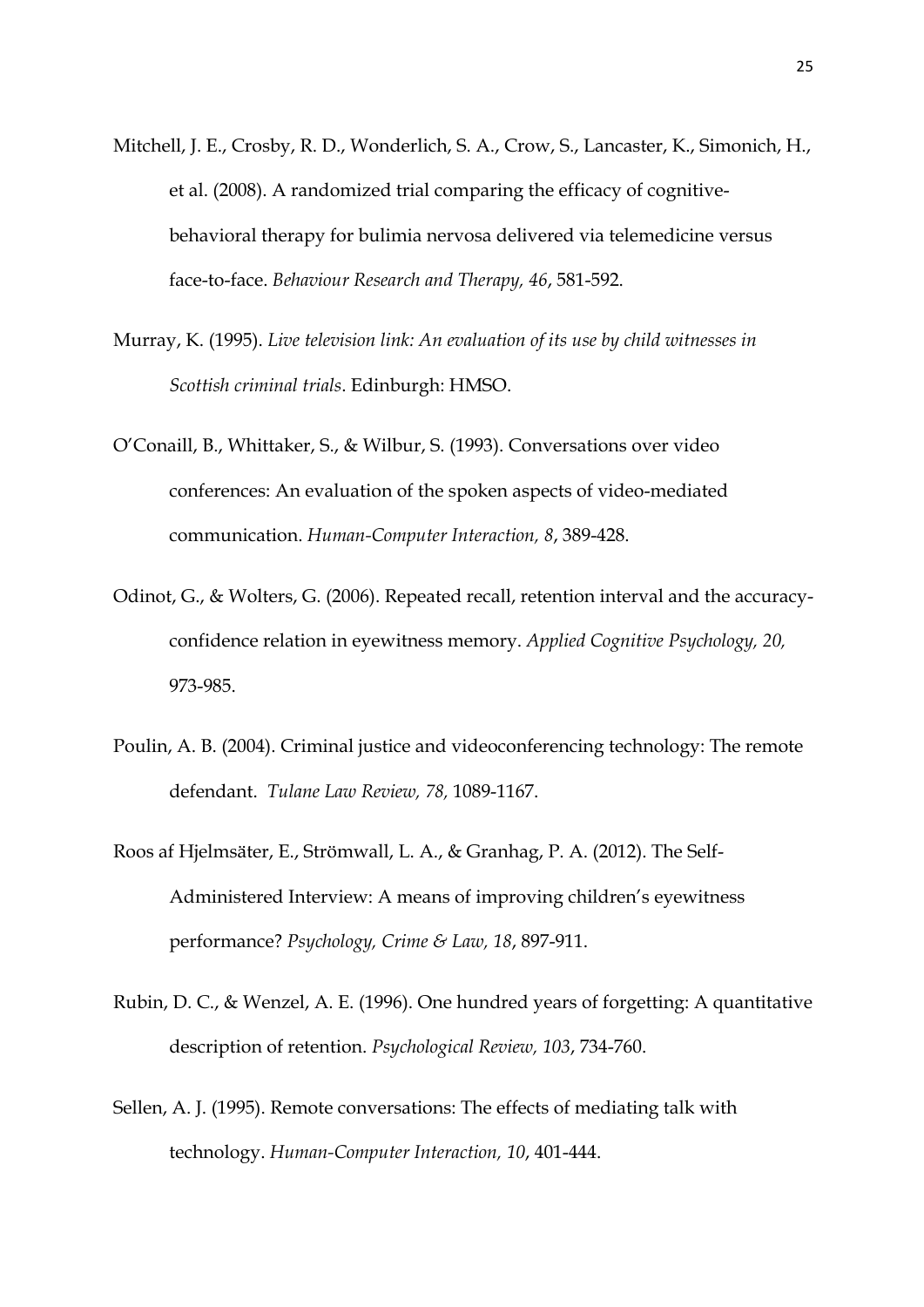- Skagerberg, E. M., & Wright, D. B. (2008). The prevalence of co-witnesses and cowitness discussions in real eyewitnesses. *Psychology, Crime & Law, 14*, 513-521.
- Straus, S. G., Miles, J. A., & Levesque, L. L. (2001). The effects of videoconference, telephone, and face-to-face media on interviewer and applicant judgments in employment interviews. *Journal of Management, 27,* 363-381.
- Tuckey, M. R., & Brewer, N. (2003). The influence of schemas, stimulus ambiguity, and interview schedule on eyewitness memory over time. *Journal of Experimental Psychology: Applied, 9*,101-118.
- Vallano, J. P., & Schreiber Compo, N. (2011). A comfortable witness is a good witness: Rapport-building and susceptibility to misinformation in an investigative mock-crime interview. *Applied Cognitive Psychology, 25*, 960-970.
- Vanderhallen, M., Vervaeke, G., & Holmberg, U. (2011). Witness and suspect perceptions of working alliance and interviewing style. *Journal of Investigative Psychology and Offender Profiling, 8*, 110-130.
- Wallace, A. (2008). 'Virtual justice in the bush': The use of court technology in remote and regional Australia. *Journal of Law, Information and Science, 19*, 1-21.
- Wise, R. A., Dauphinais, K. A., & Safer, M. A. (2007). A tripartite solution to eyewitness error. *Journal of Criminal Law & Criminology, 97*, 807-871.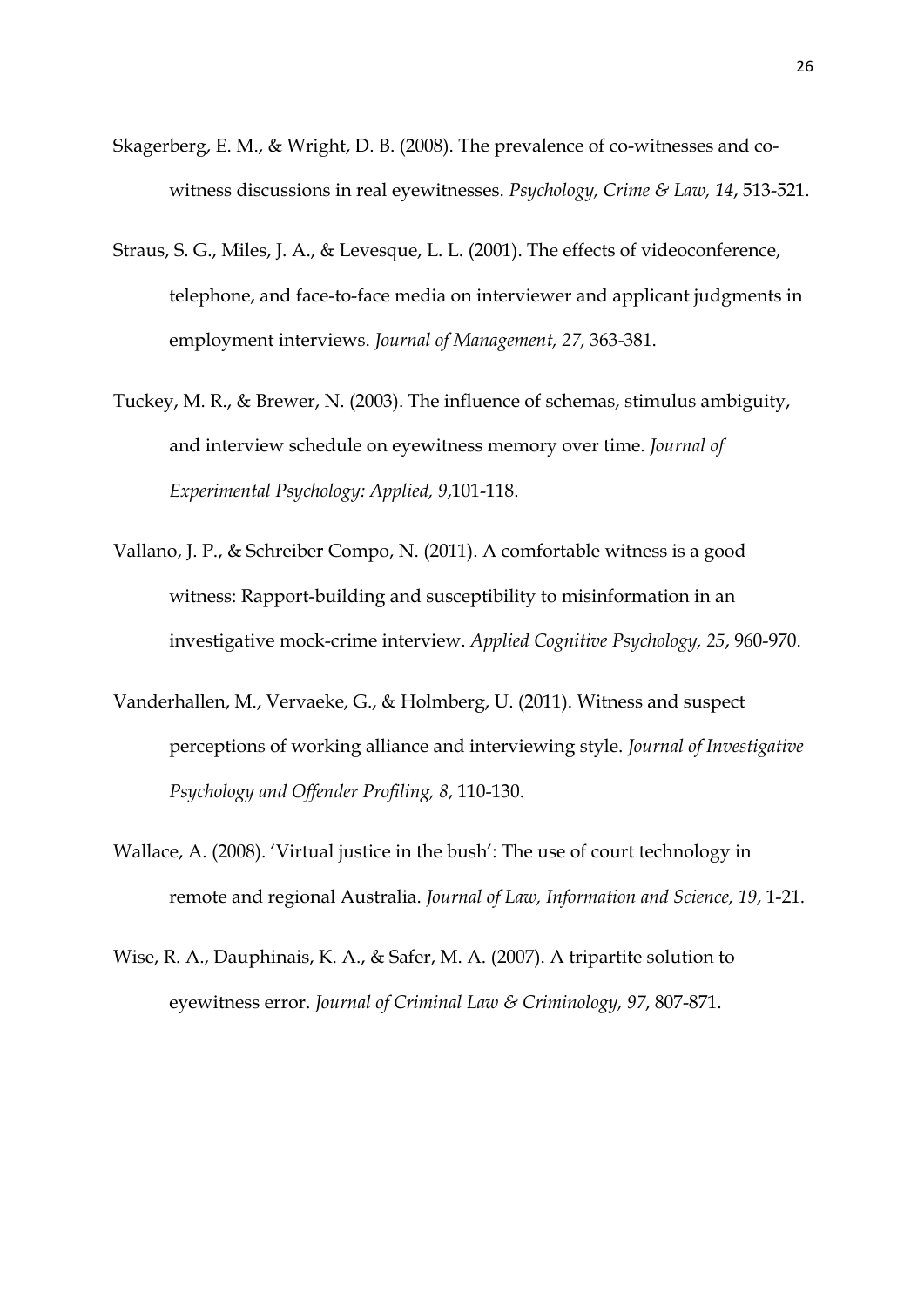Table 1. Performance measures and interview content indicators across conditions. Standard deviations of means are in parentheses, where appropriate.

|                                                  |                                        | Condition                                                                                                                                                                                                                                                                                                                                                                                                                                  |                           |               |
|--------------------------------------------------|----------------------------------------|--------------------------------------------------------------------------------------------------------------------------------------------------------------------------------------------------------------------------------------------------------------------------------------------------------------------------------------------------------------------------------------------------------------------------------------------|---------------------------|---------------|
|                                                  | Early-Virtual                          | Early-                                                                                                                                                                                                                                                                                                                                                                                                                                     | Late-Physical             | Total         |
|                                                  |                                        | Physical                                                                                                                                                                                                                                                                                                                                                                                                                                   |                           |               |
| Correct details                                  | $45.50a$ (10.28)                       | 46.19 $(a)(8.84)$                                                                                                                                                                                                                                                                                                                                                                                                                          | $38.72b$ (11.16)          | 43.53 (10.54) |
| (mean)                                           |                                        |                                                                                                                                                                                                                                                                                                                                                                                                                                            |                           |               |
| Incorrect details                                | $9.15^a (5.14)$                        | 11.19 <sup>a</sup> (9.41)                                                                                                                                                                                                                                                                                                                                                                                                                  | 12.00a(7.79)              | 10.77(7.65)   |
| (mean)                                           |                                        |                                                                                                                                                                                                                                                                                                                                                                                                                                            |                           |               |
| % accuracy (mean)                                | $83.51a$ (7.47)                        | $81.63^{ab}$ (8.84)                                                                                                                                                                                                                                                                                                                                                                                                                        | $76.80b$ (10.74)          | 80.70 (9.40)  |
| Number of questions<br>asked (mean)              | 6.19(1.10) <sup>a</sup>                | 5.92 (0.94) <sup>a</sup>                                                                                                                                                                                                                                                                                                                                                                                                                   | $5.88(1.13)$ <sup>a</sup> | 6.00(1.05)    |
| Duration of rapport-<br>building (median)        | 51 sec <sup>a</sup>                    | 49 sec <sup>a</sup>                                                                                                                                                                                                                                                                                                                                                                                                                        | 43 sec <sup>a</sup>       | 49sec         |
| Duration of context<br>reinstatement<br>(median) | 2 min 3 sec <sup>a</sup>               | 2 min 4 sec <sup>a</sup>                                                                                                                                                                                                                                                                                                                                                                                                                   | 2 min 6 sec <sup>a</sup>  | 2 min 6 sec   |
| Duration of entire<br>interview (median)         | 11 min 52 sec <sup>a</sup><br>$\cdots$ | 13 min 23 sec <sup>a</sup> 13 min 44 sec <sup>a</sup><br>$\cdot$ . $\cdot$ . $\cdot$ . $\cdot$ . $\cdot$ . $\cdot$ . $\cdot$ . $\cdot$ . $\cdot$ . $\cdot$ . $\cdot$ . $\cdot$ . $\cdot$ . $\cdot$ . $\cdot$ . $\cdot$ . $\cdot$ . $\cdot$ . $\cdot$ . $\cdot$ . $\cdot$ . $\cdot$ . $\cdot$ . $\cdot$ . $\cdot$ . $\cdot$ . $\cdot$ . $\cdot$ . $\cdot$ . $\cdot$ . $\cdot$ . $\cdot$ . $\cdot$ . $\cdot$ . $\cdot$ . $\cdot$ . $\cdot$ . |                           | 13 min 16 sec |

*Note:* Within each row, means/medians with different superscripts differ at *p* < .05.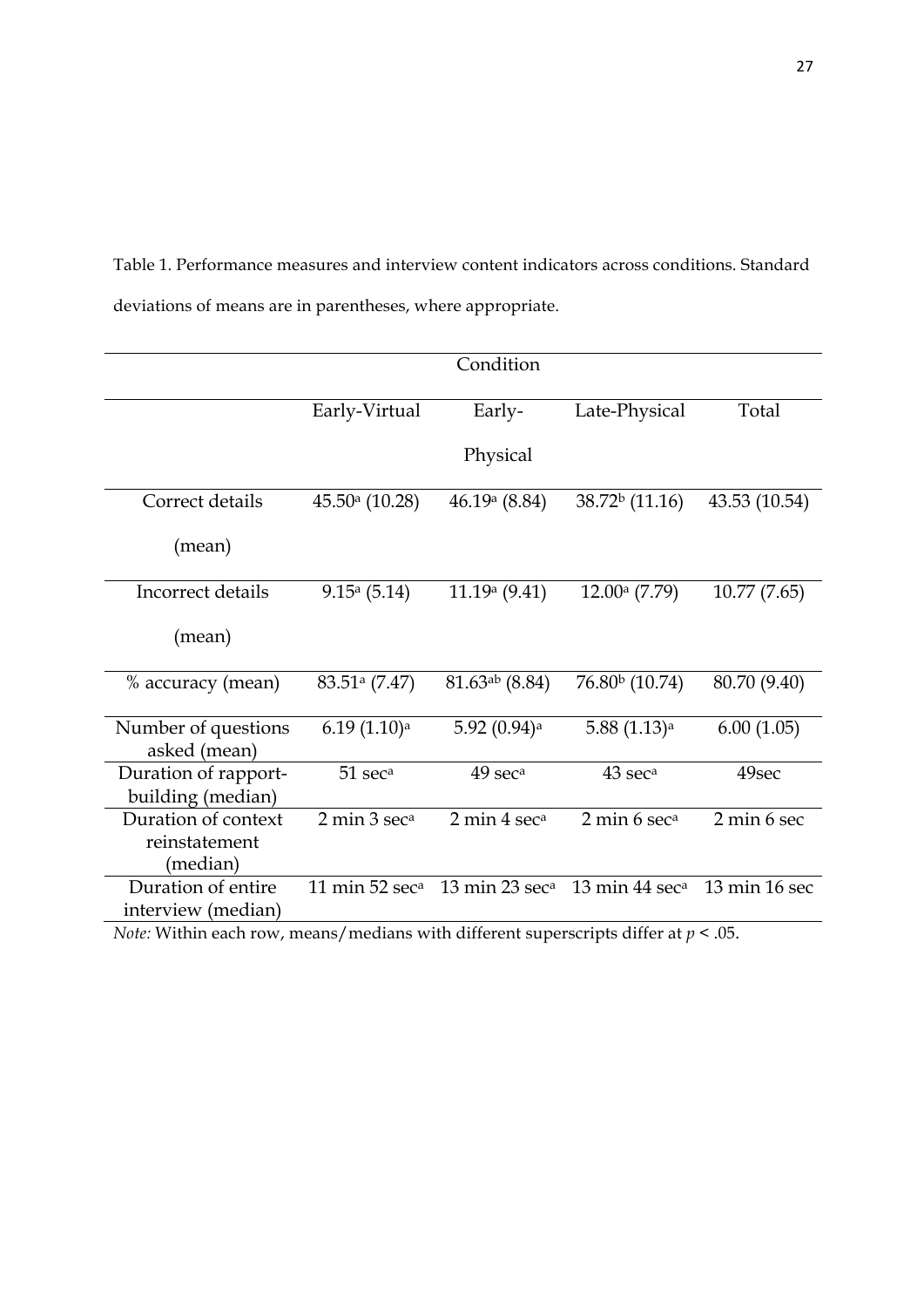# **Figure Captions**

*Figure 1*. Interview room layout in the Virtual (top) and Physical (bottom) conditions.

*Figure 2*. Participants' mean subjective ratings of the interview and interviewer. Error bars are standard errors.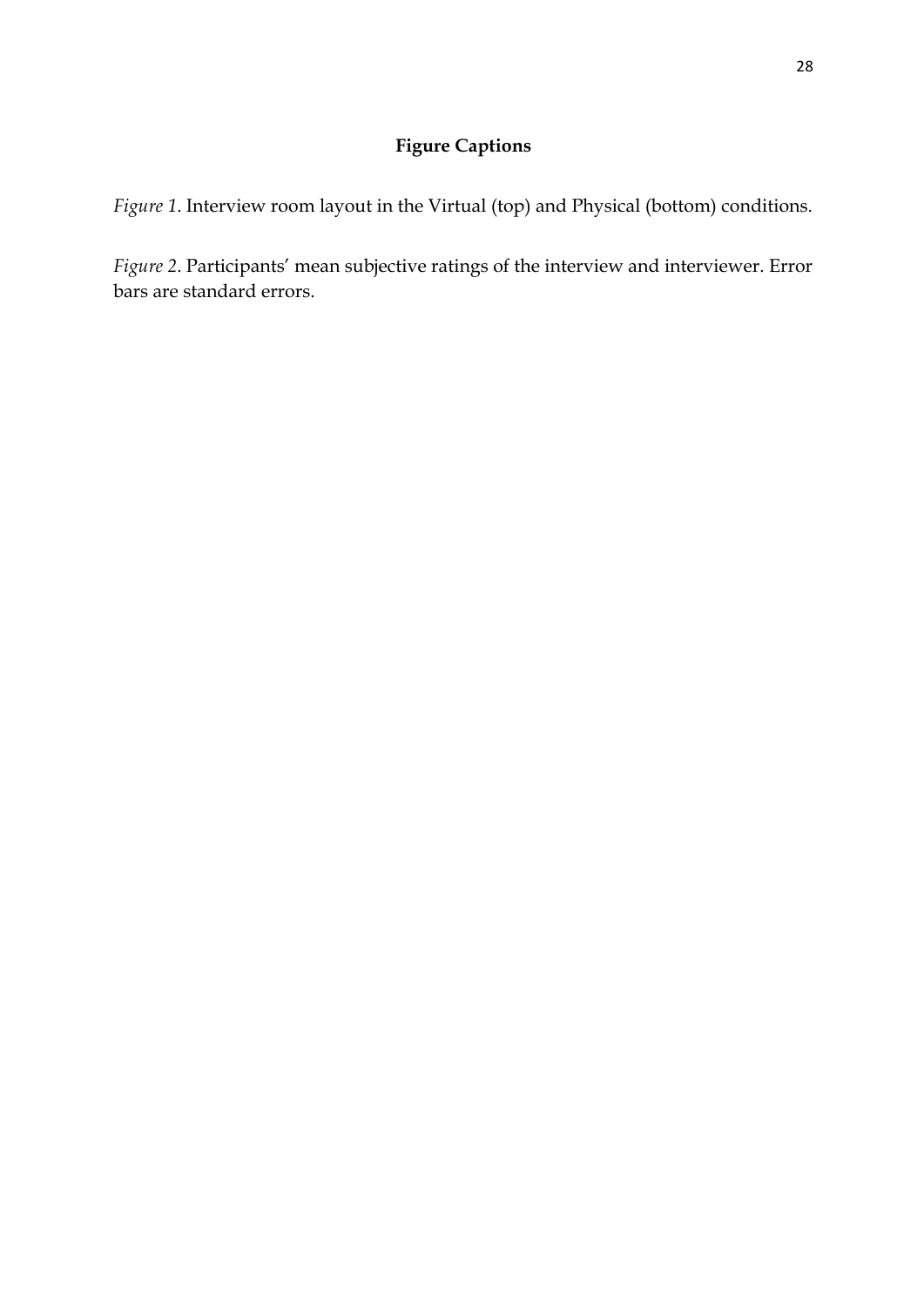

**Figure 1**